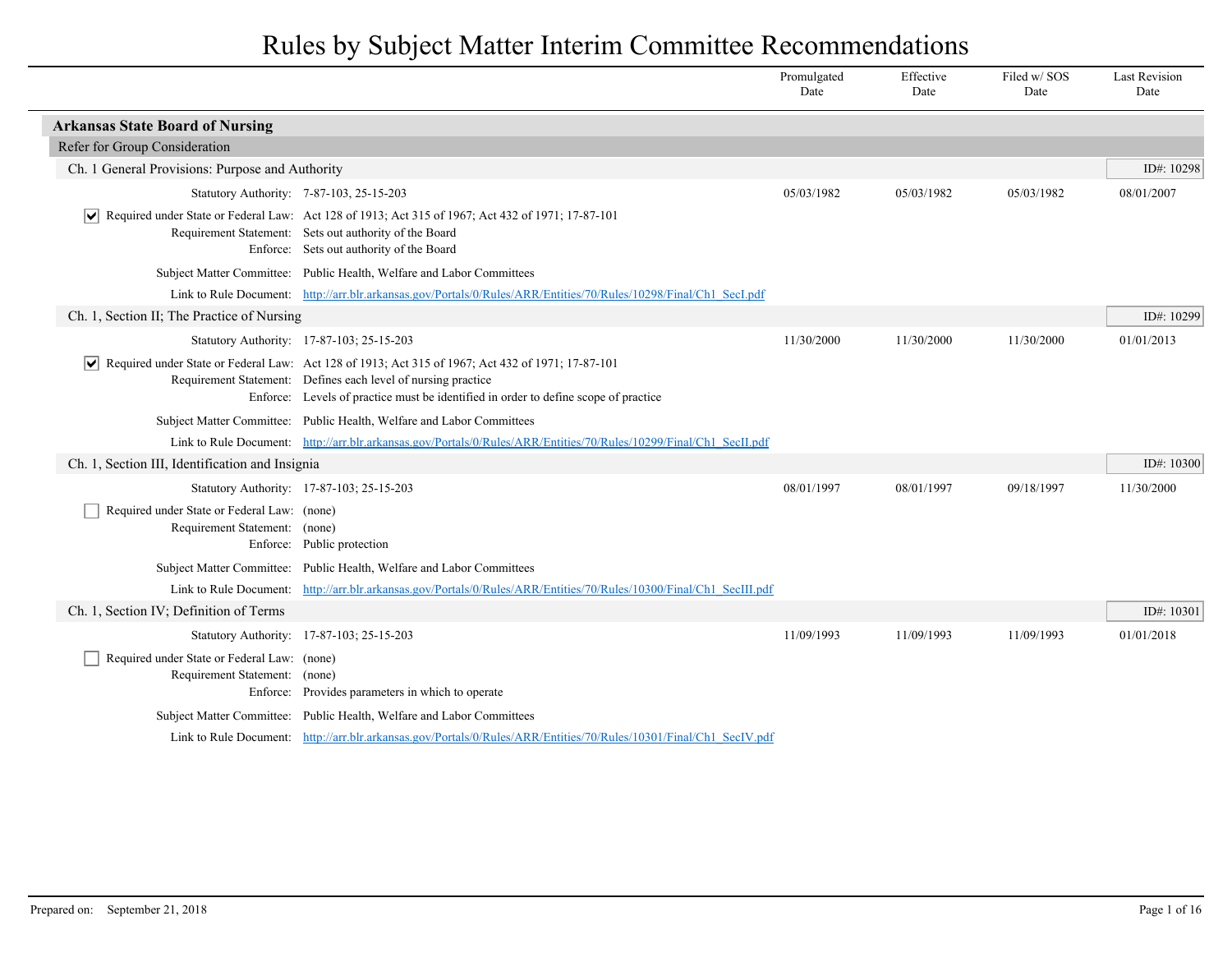|                                                                              |                                                                                                                                                                                                                                                                  | Promulgated<br>Date | Effective<br>Date | Filed w/SOS<br>Date | <b>Last Revision</b><br>Date |
|------------------------------------------------------------------------------|------------------------------------------------------------------------------------------------------------------------------------------------------------------------------------------------------------------------------------------------------------------|---------------------|-------------------|---------------------|------------------------------|
| Ch. 1, Section V; General Matters                                            |                                                                                                                                                                                                                                                                  |                     |                   |                     | ID#: 10302                   |
|                                                                              | Statutory Authority: 17-87-103; 25-15-203                                                                                                                                                                                                                        | 05/03/1982          | 05/03/1982        | 05/03/1982          | 03/26/2017                   |
| $ \mathbf{v} $ Required under State or Federal Law: 17-87-203                | Requirement Statement: Defines powers and duties<br>Enforce: Sets out business operations procedures                                                                                                                                                             |                     |                   |                     |                              |
|                                                                              | Subject Matter Committee: Public Health, Welfare and Labor Committees                                                                                                                                                                                            |                     |                   |                     |                              |
|                                                                              | Link to Rule Document: http://arr.blr.arkansas.gov/Portals/0/Rules/ARR/Entities/70/Rules/10302/Final/Ch1 SecV.pdf                                                                                                                                                |                     |                   |                     |                              |
| Ch. 1, Section VI, Faith A. Fields Nursing Scholarship/Loan Program          |                                                                                                                                                                                                                                                                  |                     |                   |                     | ID#: 10305                   |
| Statutory Authority: Act 84 of 2003                                          |                                                                                                                                                                                                                                                                  | 07/21/2003          | 08/01/2003        | 07/21/2003          | 01/01/2013                   |
| Required under State or Federal Law: (none)<br>Requirement Statement: (none) | Enforce: Provides financial support for individuals wishing to pursue a nursing education.                                                                                                                                                                       |                     |                   |                     |                              |
|                                                                              | Subject Matter Committee: Public Health, Welfare and Labor Committees                                                                                                                                                                                            |                     |                   |                     |                              |
|                                                                              | Link to Rule Document: http://arr.blr.arkansas.gov/Portals/0/Rules/ARR/Entities/70/Rules/10305/Final/Ch1 SecVLpdf                                                                                                                                                |                     |                   |                     |                              |
| Ch. 2, Section I: Qualifications                                             |                                                                                                                                                                                                                                                                  |                     |                   |                     | ID#: 10306                   |
| Statutory Authority: 17-87-203                                               |                                                                                                                                                                                                                                                                  | 05/03/1982          | 05/03/1982        | 05/03/1982          | 01/01/2018                   |
|                                                                              | Required under State or Federal Law: Act 128 of 1913; Act 315 of 1967; Act 432 of 1971; 17-87-101<br>Requirement Statement: Set qualification for licensure<br>Enforce: Minimum qualifications for licensure                                                     |                     |                   |                     |                              |
|                                                                              | Subject Matter Committee: Public Health, Welfare and Labor Committees                                                                                                                                                                                            |                     |                   |                     |                              |
|                                                                              | Link to Rule Document: http://arr.blr.arkansas.gov/Portals/0/Rules/ARR/Entities/70/Rules/10306/Final/Ch2 SecI.pdf                                                                                                                                                |                     |                   |                     |                              |
| Ch. 2, Section II; Examination                                               |                                                                                                                                                                                                                                                                  |                     |                   |                     | ID#: 10308                   |
| Statutory Authority: 17-87-203                                               |                                                                                                                                                                                                                                                                  | 03/19/1994          | 03/19/1994        | 03/19/1994          | 01/01/2018                   |
|                                                                              | $\blacktriangleright$ Required under State or Federal Law: Act 128 of 1913; Act 315 of 1967; Act 432 of 1971; 17-87-101<br>Requirement Statement: Sets forth guidelines for licensure by examination<br>Enforce: Sets out standards for licensure by examination |                     |                   |                     |                              |
|                                                                              | Subject Matter Committee: Public Health, Welfare and Labor Committees                                                                                                                                                                                            |                     |                   |                     |                              |
|                                                                              | Link to Rule Document: http://arr.blr.arkansas.gov/Portals/0/Rules/ARR/Entities/70/Rules/10308/Final/Ch2 SecILpdf                                                                                                                                                |                     |                   |                     |                              |
| Ch. 2, Section III; Interstate Nurse Licensure Compact                       |                                                                                                                                                                                                                                                                  |                     |                   |                     | ID#: 10309                   |
| Statutory Authority: 17-87-203                                               |                                                                                                                                                                                                                                                                  | 10/17/1999          | 07/01/2000        | 10/26/1999          | 01/01/2014                   |
| $\triangledown$ Required under State or Federal Law: 17-87-601 et.seq        | Requirement Statement: Allows participation in the licensure compact<br>Enforce: Allows participation in the licensure compact                                                                                                                                   |                     |                   |                     |                              |
|                                                                              | Subject Matter Committee: Public Health, Welfare and Labor Committees                                                                                                                                                                                            |                     |                   |                     |                              |
|                                                                              | Link to Rule Document: http://arr.blr.arkansas.gov/Portals/0/Rules/ARR/Entities/70/Rules/10309/Final/Ch2 SecIII.pdf                                                                                                                                              |                     |                   |                     |                              |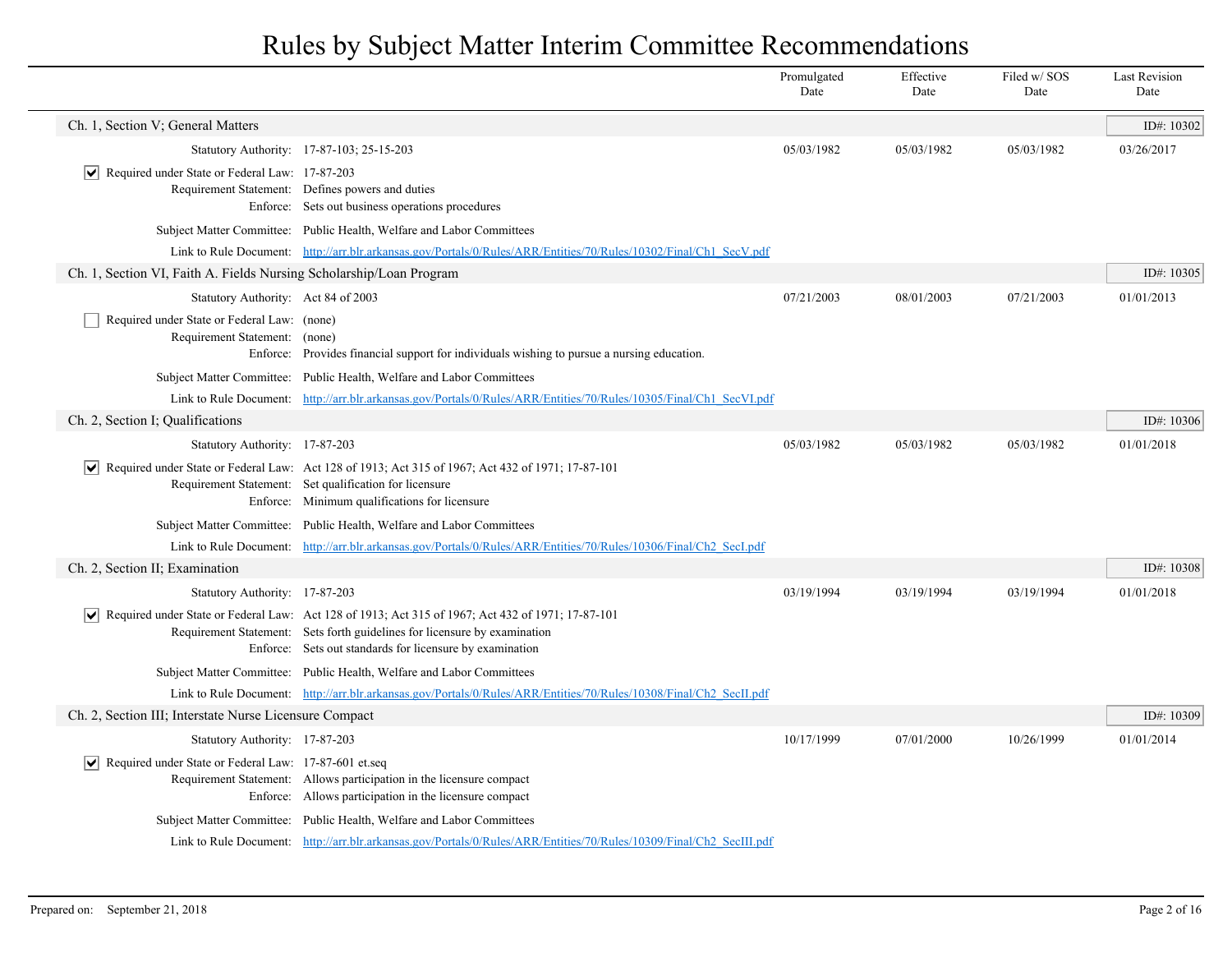|                                                                              |                                                                                                                                                          | Promulgated<br>Date | Effective<br>Date | Filed w/SOS<br>Date | <b>Last Revision</b><br>Date |
|------------------------------------------------------------------------------|----------------------------------------------------------------------------------------------------------------------------------------------------------|---------------------|-------------------|---------------------|------------------------------|
| Ch. 2, Section IV; Endorsement                                               |                                                                                                                                                          |                     |                   |                     | ID#: $10310$                 |
| Statutory Authority: 17-87-203                                               |                                                                                                                                                          | 03/19/1994          | 03/19/1994        | 03/19/1994          | 01/01/2018                   |
| $ \mathbf{v} $ Required under State or Federal Law: 17-87-301 et.seq         | Requirement Statement: Provides guidelines for licensure of nurses from another state<br>Enforce: Guidelines for licensure of nurses from another state. |                     |                   |                     |                              |
|                                                                              | Subject Matter Committee: Public Health, Welfare and Labor Committees                                                                                    |                     |                   |                     |                              |
|                                                                              | Link to Rule Document: http://arr.blr.arkansas.gov/Portals/0/Rules/ARR/Entities/70/Rules/10310/Final/Ch2_SecIV.pdf                                       |                     |                   |                     |                              |
| Ch. 2, Section IX; Duplicate License                                         |                                                                                                                                                          |                     |                   |                     | ID#: 10315                   |
| Statutory Authority: 17-87-203                                               |                                                                                                                                                          | 03/19/1994          | 03/19/1994        | 03/19/1994          | 11/30/2001                   |
| Required under State or Federal Law: (none)<br>Requirement Statement: (none) | Enforce: Sets business process                                                                                                                           |                     |                   |                     |                              |
|                                                                              | Subject Matter Committee: Public Health, Welfare and Labor Committees                                                                                    |                     |                   |                     |                              |
|                                                                              | Link to Rule Document: http://arr.blr.arkansas.gov/Portals/0/Rules/ARR/Entities/70/Rules/10315/Final/Ch2 SecIX.pdf                                       |                     |                   |                     |                              |
| Ch. 2, Section V; Criminal Background Check                                  |                                                                                                                                                          |                     |                   |                     | ID#: 10311                   |
| Statutory Authority: 17-87-203                                               |                                                                                                                                                          | 10/17/1999          | 01/01/2000        | 10/26/1999          | 12/01/2008                   |
| $ \overline{\smile} $ Required under State or Federal Law: 17-87-312         | Requirement Statement: Sets out business operations<br>Enforce: Sets out business operations                                                             |                     |                   |                     |                              |
|                                                                              | Subject Matter Committee: Public Health, Welfare and Labor Committees                                                                                    |                     |                   |                     |                              |
|                                                                              | Link to Rule Document: http://arr.blr.arkansas.gov/Portals/0/Rules/ARR/Entities/70/Rules/10311/Final/Ch2 SecV.pdf                                        |                     |                   |                     |                              |
| Ch. 2, Section VI; Temporary Permits                                         |                                                                                                                                                          |                     |                   |                     | ID#: 10312                   |
| Statutory Authority: 17-87-203                                               |                                                                                                                                                          | 05/03/1982          | 05/03/1982        | 05/03/1982          | 01/01/2018                   |
| $\boxed{\blacktriangledown}$ Required under State or Federal Law: 17-87-307  | Requirement Statement: Sets out business operations<br>Enforce: Sets out business operations                                                             |                     |                   |                     |                              |
|                                                                              | Subject Matter Committee: Public Health, Welfare and Labor Committees                                                                                    |                     |                   |                     |                              |
|                                                                              | Link to Rule Document: http://arr.blr.arkansas.gov/Portals/0/Rules/ARR/Entities/70/Rules/10312/Final/Ch2 SecVLpdf                                        |                     |                   |                     |                              |
| Ch. 2, Section VII; Continuing Education                                     |                                                                                                                                                          |                     |                   |                     | ID#: 10313                   |
| Statutory Authority: 17-87-203                                               |                                                                                                                                                          | 11/30/2001          | 11/30/2001        | 11/30/2001          | 01/01/2018                   |
| Required under State or Federal Law: Act 86 of 2001                          | Requirement Statement: Sets requirement for Ce<br>Enforce: Sets requirement for CE                                                                       |                     |                   |                     |                              |
|                                                                              | Subject Matter Committee: Public Health, Welfare and Labor Committees                                                                                    |                     |                   |                     |                              |
|                                                                              | Link to Rule Document: http://arr.blr.arkansas.gov/Portals/0/Rules/ARR/Entities/70/Rules/10313/Final/Ch2 SecVII.pdf                                      |                     |                   |                     |                              |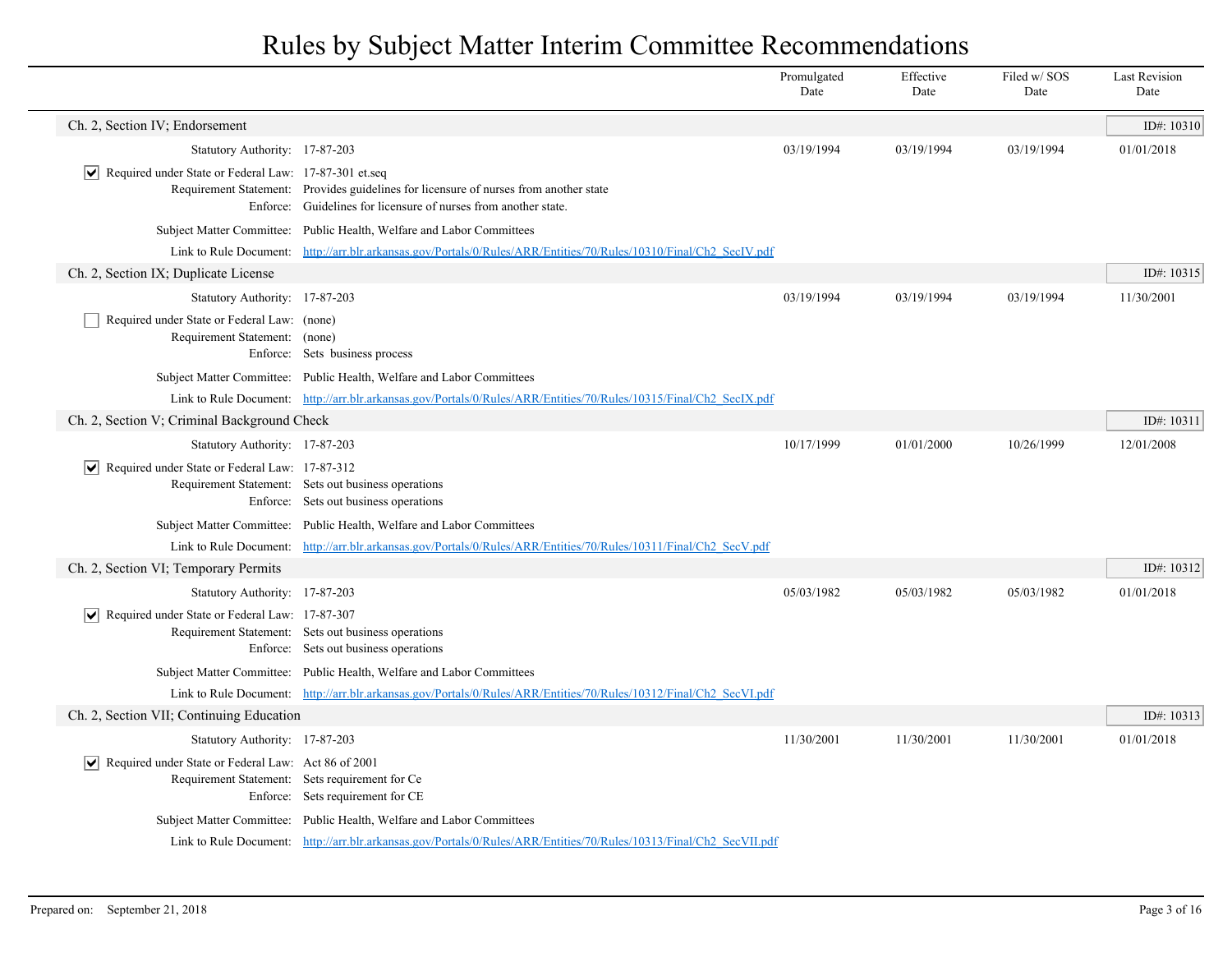|                                                                                                                       |                                                                                                                      | Promulgated<br>Date | Effective<br>Date | Filed w/SOS<br>Date | <b>Last Revision</b><br>Date |
|-----------------------------------------------------------------------------------------------------------------------|----------------------------------------------------------------------------------------------------------------------|---------------------|-------------------|---------------------|------------------------------|
| Ch. 2, Section VIII; Renewals                                                                                         |                                                                                                                      |                     |                   |                     | ID#: 10314                   |
| Statutory Authority: 17-87-203                                                                                        |                                                                                                                      | 05/03/1982          | 05/03/1982        | 05/03/1982          | 01/01/2018                   |
| $ \mathbf{v} $ Required under State or Federal Law: 17-87-308                                                         | Requirement Statement: Sets business process for licensure<br>Enforce: Sets business process for licensure           |                     |                   |                     |                              |
|                                                                                                                       | Subject Matter Committee: Public Health, Welfare and Labor Committees                                                |                     |                   |                     |                              |
|                                                                                                                       | Link to Rule Document: http://arr.blr.arkansas.gov/Portals/0/Rules/ARR/Entities/70/Rules/10314/Final/Ch2 SecVIII.pdf |                     |                   |                     |                              |
| Ch. 2, Section X; Certification to Another Jurisdiction                                                               |                                                                                                                      |                     |                   |                     | ID#: 10316                   |
| Statutory Authority: 17-87-203                                                                                        |                                                                                                                      | 03/19/1994          | 03/19/1994        | 03/19/1994          | 11/30/2001                   |
| Required under State or Federal Law: (none)<br>Requirement Statement: (none)                                          | Enforce: Sets business process                                                                                       |                     |                   |                     |                              |
|                                                                                                                       | Subject Matter Committee: Public Health, Welfare and Labor Committees                                                |                     |                   |                     |                              |
|                                                                                                                       | Link to Rule Document: http://arr.blr.arkansas.gov/Portals/0/Rules/ARR/Entities/70/Rules/10316/Final/Ch2 SecX.pdf    |                     |                   |                     |                              |
| Ch. 2, Section XI; Name or Address Change                                                                             |                                                                                                                      |                     |                   |                     | ID#: 10317                   |
| Statutory Authority: 17-87-203                                                                                        |                                                                                                                      | 03/19/1994          | 03/19/1994        | 03/19/1994          | 03/26/2016                   |
| Required under State or Federal Law: (none)<br>Requirement Statement: (none)                                          | Enforce: Sets business process                                                                                       |                     |                   |                     |                              |
|                                                                                                                       | Subject Matter Committee: Public Health, Welfare and Labor Committees                                                |                     |                   |                     |                              |
|                                                                                                                       | Link to Rule Document: http://arr.blr.arkansas.gov/Portals/0/Rules/ARR/Entities/70/Rules/10317/Final/Ch2 SecXLpdf    |                     |                   |                     |                              |
| Ch. 3, Section I; Scope of Practice                                                                                   |                                                                                                                      |                     |                   |                     | ID#: 10319                   |
| Statutory Authority: 17-87-203                                                                                        |                                                                                                                      | 06/23/1978          | 06/23/1978        | 06/23/1978          | 11/20/2008                   |
| $\triangledown$ Required under State or Federal Law: Act 613 of 1979<br>Requirement Statement: Sets scope of practice | Enforce: Sets scope of practice                                                                                      |                     |                   |                     |                              |
|                                                                                                                       | Subject Matter Committee: Public Health, Welfare and Labor Committees                                                |                     |                   |                     |                              |
|                                                                                                                       | Link to Rule Document: http://arr.blr.arkansas.gov/Portals/0/Rules/ARR/Entities/70/Rules/10319/Final/Ch3 SecI.pdf    |                     |                   |                     |                              |
| Ch. 3, Section II; Licensure                                                                                          |                                                                                                                      |                     |                   |                     | ID#: 10320                   |
| Statutory Authority: 17-87-203                                                                                        |                                                                                                                      | 06/23/1978          | 06/23/1978        | 06/23/1978          | 11/20/2008                   |
| $\triangleright$ Required under State or Federal Law: Act 613 of 1979                                                 | Requirement Statement: Sets standard of practice<br>Enforce: Sets standard of practice                               |                     |                   |                     |                              |
|                                                                                                                       | Subject Matter Committee: Public Health, Welfare and Labor Committees                                                |                     |                   |                     |                              |
|                                                                                                                       | Link to Rule Document: http://arr.blr.arkansas.gov/Portals/0/Rules/ARR/Entities/70/Rules/10320/Final/Ch3 SecIL.pdf   |                     |                   |                     |                              |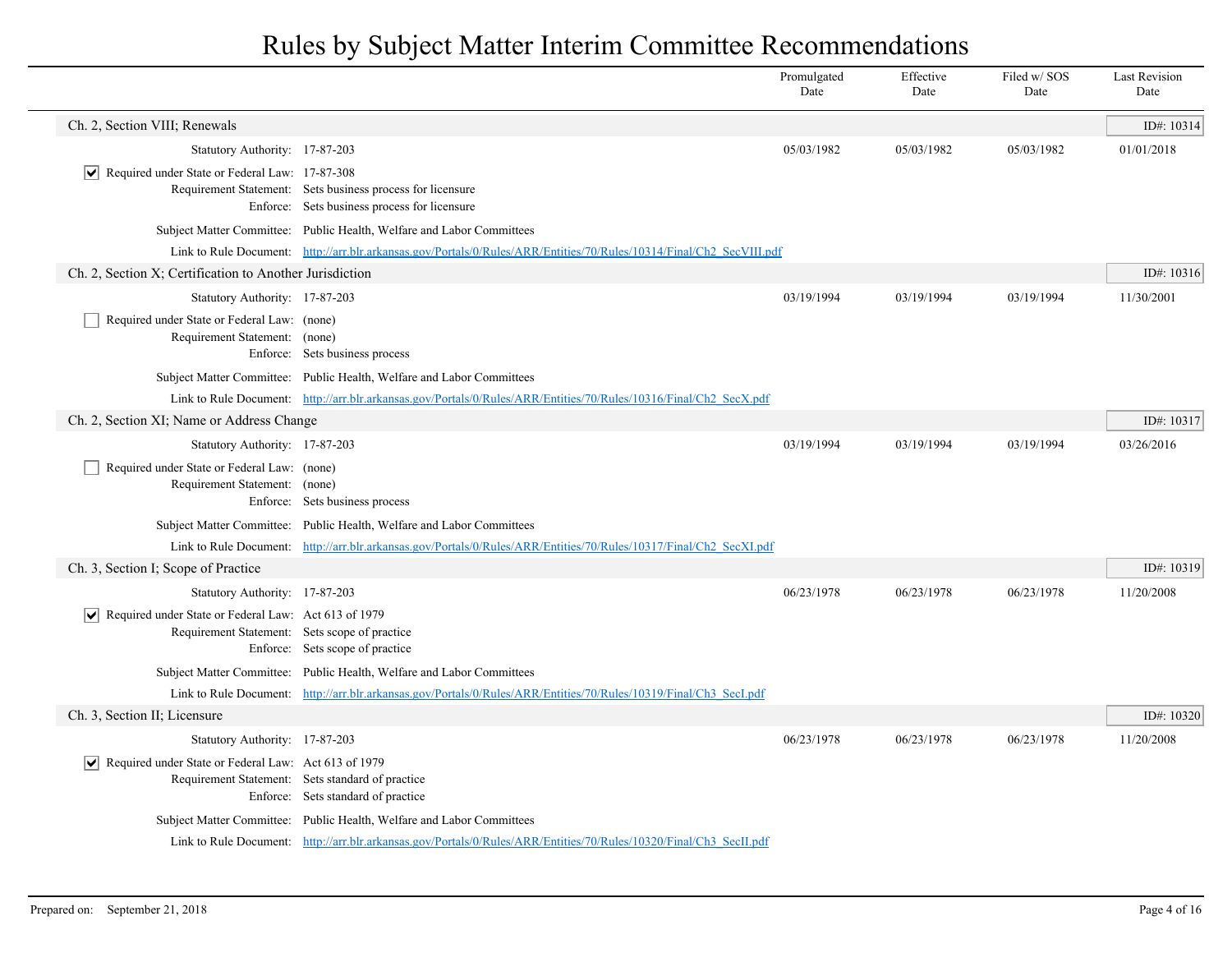|                                                                                                      |                                                                                                                     | Promulgated<br>Date | Effective<br>Date | Filed w/SOS<br>Date | <b>Last Revision</b><br>Date |
|------------------------------------------------------------------------------------------------------|---------------------------------------------------------------------------------------------------------------------|---------------------|-------------------|---------------------|------------------------------|
| Ch. 3, Section III; Duplicate License                                                                |                                                                                                                     |                     |                   |                     | ID#: $10321$                 |
| Statutory Authority: 17-87-203                                                                       |                                                                                                                     | 01/20/1997          | 04/11/1997        | 04/01/1997          | 01/01/2013                   |
| Required under State or Federal Law: Act 613 of 1979<br>Requirement Statement: Sets business process | Enforce: Sets business process                                                                                      |                     |                   |                     |                              |
|                                                                                                      | Subject Matter Committee: Public Health, Welfare and Labor Committees                                               |                     |                   |                     |                              |
|                                                                                                      | Link to Rule Document: http://arr.blr.arkansas.gov/Portals/0/Rules/ARR/Entities/70/Rules/10321/Final/Ch3 SecIII.pdf |                     |                   |                     |                              |
| Ch. 3, Section IV; Name or Address Change                                                            |                                                                                                                     |                     |                   |                     | ID#: 10322                   |
| Statutory Authority: 17-87-203                                                                       |                                                                                                                     | 01/20/1997          | 05/07/1997        | 04/01/1997          | 03/26/2016                   |
| Required under State or Federal Law: Act 613 of 1979<br>Requirement Statement: Sets business process | Enforce: Sets business process                                                                                      |                     |                   |                     |                              |
|                                                                                                      | Subject Matter Committee: Public Health, Welfare and Labor Committees                                               |                     |                   |                     |                              |
|                                                                                                      | Link to Rule Document: http://arr.blr.arkansas.gov/Portals/0/Rules/ARR/Entities/70/Rules/10322/Final/Ch3 SecIV.pdf  |                     |                   |                     |                              |
| Ch. 4, Section I; Scope of Practice                                                                  |                                                                                                                     |                     |                   |                     | ID#: 10395                   |
| Statutory Authority: 17-87-203                                                                       |                                                                                                                     | 07/28/1995          | 09/25/1995        | 07/28/1995          |                              |
| Required under State or Federal Law: 17-87-302, Act 409 of 1995                                      | Requirement Statement: Defines scope of practice<br>Enforce: Scope of practice determines how the APRN practices    |                     |                   |                     |                              |
|                                                                                                      | Subject Matter Committee: Public Health, Welfare and Labor Committees                                               |                     |                   |                     |                              |
|                                                                                                      | Link to Rule Document: http://arr.blr.arkansas.gov/Portals/0/Rules/ARR/Entities/70/Rules/10395/Final/Ch4 SecI.pdf   |                     |                   |                     |                              |
| Ch. 4, Section II; Qualifications for Licensure                                                      |                                                                                                                     |                     |                   |                     | ID#: 10396                   |
| Statutory Authority: 17-87-203                                                                       |                                                                                                                     | 07/28/1995          | 09/25/1995        | 07/28/1995          | 10/01/2013                   |
| $ \mathbf{v} $ Required under State or Federal Law: 17-87-101, 17-87-302                             | Requirement Statement: Defines qualifications to be issued a license<br>Enforce: Basic requirements                 |                     |                   |                     |                              |
|                                                                                                      | Subject Matter Committee: Public Health, Welfare and Labor Committees                                               |                     |                   |                     |                              |
|                                                                                                      | Link to Rule Document: http://arr.blr.arkansas.gov/Portals/0/Rules/ARR/Entities/70/Rules/10396/Final/Ch4 SecIL.pdf  |                     |                   |                     |                              |
| Ch. 4, Section III; Licensure                                                                        |                                                                                                                     |                     |                   |                     | ID#: 10397                   |
| Statutory Authority: 17-87-203                                                                       |                                                                                                                     | 07/28/1995          | 09/25/1995        | 07/28/1995          | 03/26/2016                   |
| Required under State or Federal Law: Act 409 of 1995                                                 | Requirement Statement: qualifications for licensure<br>Enforce: Establishes minimum qualifications for licensure    |                     |                   |                     |                              |
|                                                                                                      | Subject Matter Committee: Public Health, Welfare and Labor Committees                                               |                     |                   |                     |                              |
|                                                                                                      | Link to Rule Document: http://arr.blr.arkansas.gov/Portals/0/Rules/ARR/Entities/70/Rules/10397/Final/Ch4 SecIII.pdf |                     |                   |                     |                              |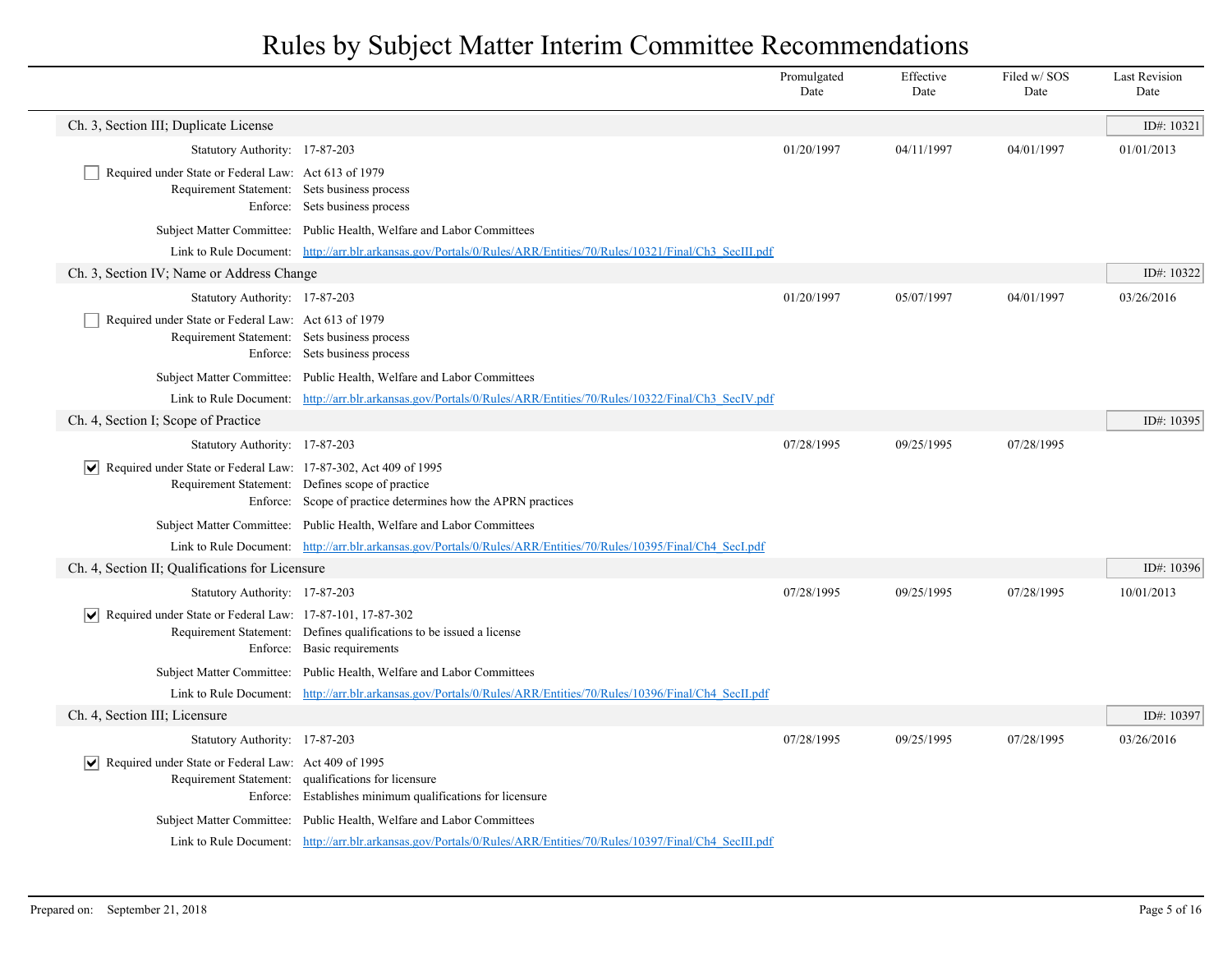|                                                                              |                                                                                                                     | Promulgated<br>Date | Effective<br>Date | Filed w/SOS<br>Date | <b>Last Revision</b><br>Date |
|------------------------------------------------------------------------------|---------------------------------------------------------------------------------------------------------------------|---------------------|-------------------|---------------------|------------------------------|
| Ch. 4, Section IV; Duplicate License                                         |                                                                                                                     |                     |                   |                     | ID#: 10479                   |
| Statutory Authority: 17-87-203                                               |                                                                                                                     | 07/28/1995          | 09/25/1995        | 07/28/1995          | 01/01/2013                   |
| Required under State or Federal Law: (none)<br>Requirement Statement: (none) | Enforce: Defines business process                                                                                   |                     |                   |                     |                              |
|                                                                              | Subject Matter Committee: Public Health, Welfare and Labor Committees                                               |                     |                   |                     |                              |
|                                                                              | Link to Rule Document: http://arr.blr.arkansas.gov/Portals/0/Rules/ARR/Entities/70/Rules/10479/Final/Ch4 SecIV.pdf  |                     |                   |                     |                              |
| Ch. 4, Section IX; Prescribing Guidelines for Anorexiant Drugs               |                                                                                                                     |                     |                   |                     | ID#: 10502                   |
| Statutory Authority: 17-87-203                                               |                                                                                                                     | 09/27/2012          | 01/01/2013        | 12/21/2012          | 10/01/2013                   |
| Required under State or Federal Law: (none)<br>Requirement Statement: (none) | Enforce: Defines prescribing practices                                                                              |                     |                   |                     |                              |
|                                                                              | Subject Matter Committee: Public Health, Welfare and Labor Committees                                               |                     |                   |                     |                              |
|                                                                              | Link to Rule Document: http://arr.blr.arkansas.gov/Portals/0/Rules/ARR/Entities/70/Rules/10502/Final/Ch4 SecIX.pdf  |                     |                   |                     |                              |
| Ch. 4, Section V; Name or Address Change                                     |                                                                                                                     |                     |                   |                     | ID#: 10487                   |
| Statutory Authority: 17-87-203                                               |                                                                                                                     | 07/28/1995          | 09/25/1995        | 07/28/1995          | 03/26/2016                   |
| Required under State or Federal Law: (none)<br>Requirement Statement: (none) | Enforce: Defines business practices                                                                                 |                     |                   |                     |                              |
|                                                                              | Subject Matter Committee: Public Health, Welfare and Labor Committees                                               |                     |                   |                     |                              |
|                                                                              | Link to Rule Document: http://arr.blr.arkansas.gov/Portals/0/Rules/ARR/Entities/70/Rules/10487/Final/Ch4 SecV.pdf   |                     |                   |                     |                              |
| Ch. 4, Section VI; Standards of Nursing Practice                             |                                                                                                                     |                     |                   |                     | ID#: 10490                   |
| Statutory Authority: 17-87-203                                               |                                                                                                                     | 07/28/1995          | 09/25/1995        | 07/28/1995          | 01/01/2018                   |
| $ \mathbf{v} $ Required under State or Federal Law: 17-80-120                | Requirement Statement: defines activities allowed in scope of practice<br>Enforce: Guides the practice of APRNs     |                     |                   |                     |                              |
|                                                                              | Subject Matter Committee: Public Health, Welfare and Labor Committees                                               |                     |                   |                     |                              |
|                                                                              | Link to Rule Document: http://arr.blr.arkansas.gov/Portals/0/Rules/ARR/Entities/70/Rules/10490/Final/Ch4_SecVI.pdf  |                     |                   |                     |                              |
| Ch. 4, Section VII; Professional Certification Programs                      |                                                                                                                     |                     |                   |                     | ID#: 10492                   |
| Statutory Authority: 17-87-203                                               |                                                                                                                     | 07/28/1995          | 09/25/1995        | 07/28/1995          | 01/01/2013                   |
| Required under State or Federal Law: (none)<br>Requirement Statement: (none) | Enforce: Guides business practice                                                                                   |                     |                   |                     |                              |
|                                                                              | Subject Matter Committee: Public Health, Welfare and Labor Committees                                               |                     |                   |                     |                              |
|                                                                              | Link to Rule Document: http://arr.blr.arkansas.gov/Portals/0/Rules/ARR/Entities/70/Rules/10492/Final/Ch4 SecVII.pdf |                     |                   |                     |                              |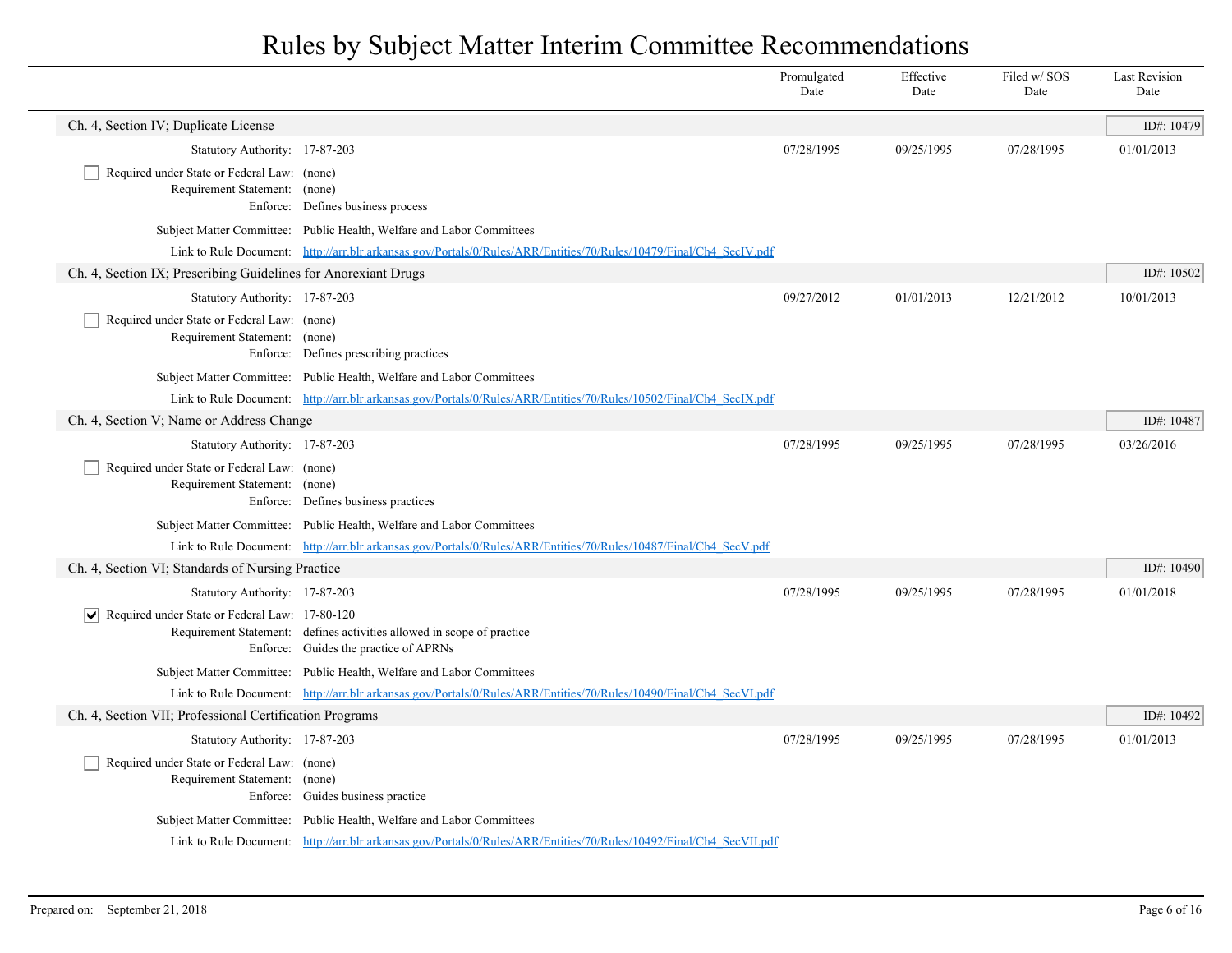|                                                                                                                      |                                                                                                                           | Promulgated<br>Date | Effective<br>Date | Filed w/SOS<br>Date | <b>Last Revision</b><br>Date |
|----------------------------------------------------------------------------------------------------------------------|---------------------------------------------------------------------------------------------------------------------------|---------------------|-------------------|---------------------|------------------------------|
| Ch. 4, Section VIII; Prescriptive Authority                                                                          |                                                                                                                           |                     |                   |                     | ID#: 10495                   |
| Statutory Authority: 17-87-203                                                                                       |                                                                                                                           | 07/28/1995          | 09/25/1995        | 07/28/1995          | 01/01/2018                   |
| $ \mathbf{v} $ Required under State or Federal Law: 17-87-310                                                        | Requirement Statement: Sets requirements for prescribing<br>Enforce: Basic practice for APRNs                             |                     |                   |                     |                              |
|                                                                                                                      | Subject Matter Committee: Public Health, Welfare and Labor Committees                                                     |                     |                   |                     |                              |
|                                                                                                                      | Link to Rule Document: http://arr.blr.arkansas.gov/Portals/0/Rules/ARR/Entities/70/Rules/10495/Final/Ch4 SecVIII.pdf      |                     |                   |                     |                              |
| Ch. 4, Section X; Prescriptive Authority Advisory Committee                                                          |                                                                                                                           |                     |                   |                     | ID#: 10503                   |
| Statutory Authority: 17-87-203                                                                                       |                                                                                                                           | 07/28/1995          | 09/25/1995        | 07/28/1995          | 10/01/2013                   |
| $ \mathbf{v} $ Required under State or Federal Law: 17-87-205                                                        | Requirement Statement: Advises Board of prescriptive issues<br>Enforce: Business operational guidelines                   |                     |                   |                     |                              |
|                                                                                                                      | Subject Matter Committee: Public Health, Welfare and Labor Committees                                                     |                     |                   |                     |                              |
|                                                                                                                      | Link to Rule Document: http://arr.blr.arkansas.gov/Portals/0/Rules/ARR/Entities/70/Rules/10503/Final/Ch4 SecX.pdf         |                     |                   |                     |                              |
| Ch. 4, Section XI; Nursing Education Programs                                                                        |                                                                                                                           |                     |                   |                     | ID#: 10504                   |
| Statutory Authority: 17-87-203                                                                                       |                                                                                                                           | 07/28/1995          | 09/25/1995        | 07/28/1995          | 10/01/2013                   |
| $ \mathbf{v} $ Required under State or Federal Law: 17-87-401                                                        | Requirement Statement: Standards for educational programs<br>Enforce: Standards for educational programs for consistency. |                     |                   |                     |                              |
|                                                                                                                      | Subject Matter Committee: Public Health, Welfare and Labor Committees                                                     |                     |                   |                     |                              |
|                                                                                                                      | Link to Rule Document: http://arr.blr.arkansas.gov/Portals/0/Rules/ARR/Entities/70/Rules/10504/Final/Ch4_SecXLpdf         |                     |                   |                     |                              |
| Ch. 4, Section XII; Prescribing for Chronic Nonmalignant Pain                                                        |                                                                                                                           |                     |                   |                     | ID#: 10505                   |
| Statutory Authority: 17-87-203                                                                                       |                                                                                                                           | 01/19/2016          | 07/01/2016        | 03/16/2016          | 01/01/2018                   |
| $ \mathbf{v} $ Required under State or Federal Law: Act 1208 of 2015                                                 | Requirement Statement: Prescribing guidelines<br>Enforce: Practice guidelines                                             |                     |                   |                     |                              |
|                                                                                                                      | Subject Matter Committee: Public Health, Welfare and Labor Committees                                                     |                     |                   |                     |                              |
|                                                                                                                      | Link to Rule Document: http://arr.blr.arkansas.gov/Portals/0/Rules/ARR/Entities/70/Rules/10505/Final/Ch4 SecXII.pdf       |                     |                   |                     |                              |
| Ch. 4, Section XIII; Minimum Standards for Establishing a Patient Relationship                                       |                                                                                                                           |                     |                   |                     | ID#: 10506                   |
| Statutory Authority: 17-87-203                                                                                       |                                                                                                                           | 12/19/2017          | 01/01/2018        | 12/19/2017          |                              |
| $\vert \vee \vert$ Required under State or Federal Law: Act 203 of 2017<br>Requirement Statement: Practice standards | Enforce: Standards for practice                                                                                           |                     |                   |                     |                              |
|                                                                                                                      | Subject Matter Committee: Public Health, Welfare and Labor Committees                                                     |                     |                   |                     |                              |
|                                                                                                                      | Link to Rule Document: http://arr.blr.arkansas.gov/Portals/0/Rules/ARR/Entities/70/Rules/10506/Final/Ch4 SecXIII.pdf      |                     |                   |                     |                              |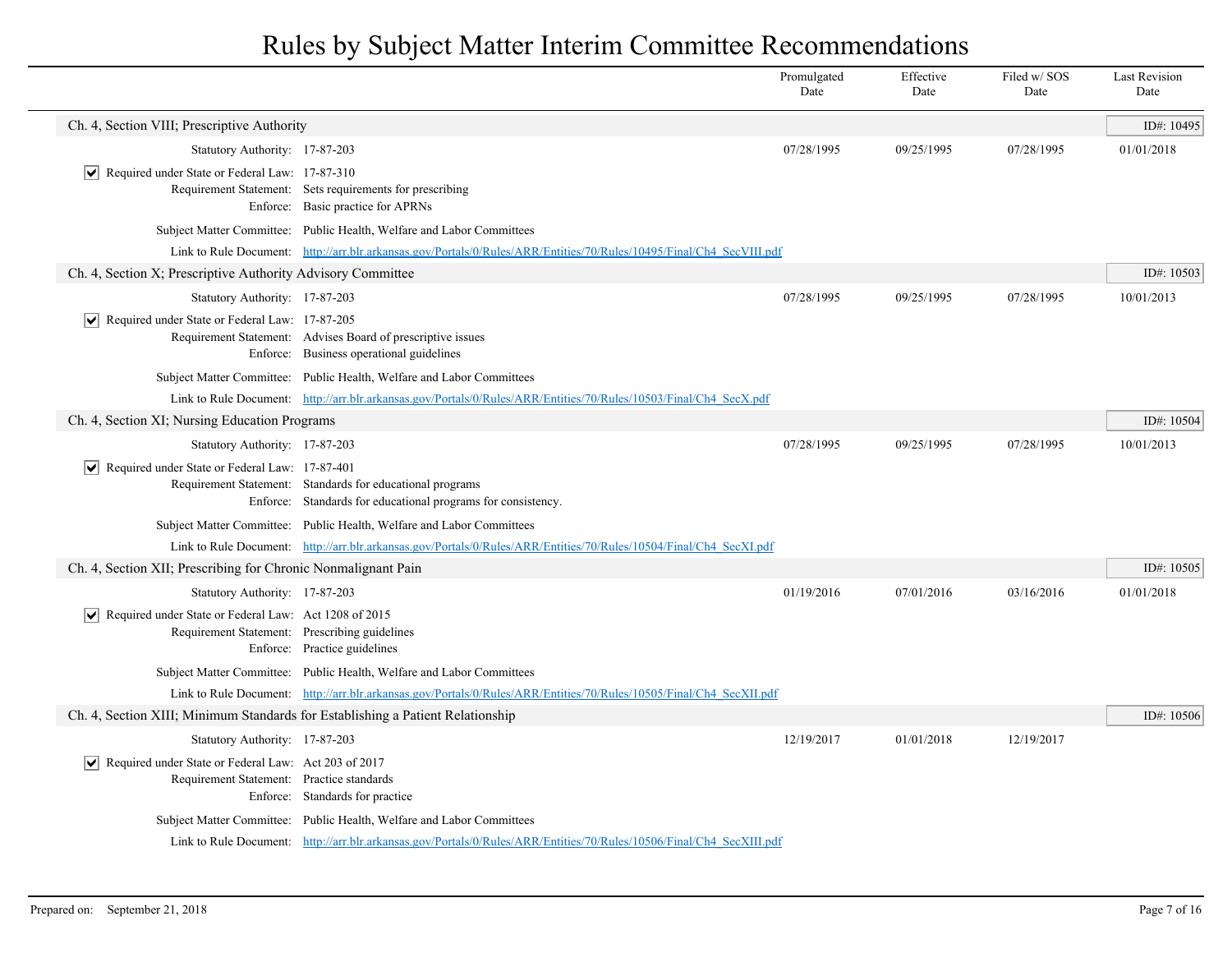|                                                                                                                      |                                                                                                                     | Promulgated<br>Date | Effective<br>Date | Filed w/ SOS<br>Date | <b>Last Revision</b><br>Date |
|----------------------------------------------------------------------------------------------------------------------|---------------------------------------------------------------------------------------------------------------------|---------------------|-------------------|----------------------|------------------------------|
| Ch. 4; Section XIV; Telemedicine                                                                                     |                                                                                                                     |                     |                   |                      | ID#: 10507                   |
| Statutory Authority: 17-87-203                                                                                       |                                                                                                                     | 12/19/2017          | 01/01/2018        | 12/19/2017           |                              |
| $ \mathbf{v} $ Required under State or Federal Law: Act 203 of 2017<br>Requirement Statement: Standards for practice | Enforce: Standards for practice                                                                                     |                     |                   |                      |                              |
|                                                                                                                      | Subject Matter Committee: Public Health, Welfare and Labor Committees                                               |                     |                   |                      |                              |
|                                                                                                                      | Link to Rule Document: http://arr.blr.arkansas.gov/Portals/0/Rules/ARR/Entities/70/Rules/10507/Final/Ch4 SecXIV.pdf |                     |                   |                      |                              |
| Ch. 5, A; Purpose                                                                                                    |                                                                                                                     |                     |                   |                      | ID#: 10508                   |
| Statutory Authority: 17-87-203                                                                                       |                                                                                                                     | 08/02/1995          | 09/15/1995        | 09/15/1995           | 11/10/2005                   |
| Required under State or Federal Law: (none)<br>Requirement Statement: (none)                                         | Enforce: Guides nursing practice                                                                                    |                     |                   |                      |                              |
|                                                                                                                      | Subject Matter Committee: Public Health, Welfare and Labor Committees                                               |                     |                   |                      |                              |
|                                                                                                                      | Link to Rule Document: http://arr.blr.arkansas.gov/Portals/0/Rules/ARR/Entities/70/Rules/10508/Final/Ch5 A.pdf      |                     |                   |                      |                              |
| Ch. 5, B; Criteria for Delegation                                                                                    |                                                                                                                     |                     |                   |                      | ID#: $10509$                 |
| Statutory Authority: 17-87-203                                                                                       |                                                                                                                     | 08/02/1995          | 09/15/1995        | 09/15/1995           | 11/10/2005                   |
| Required under State or Federal Law: (none)<br>Requirement Statement: (none)                                         | Enforce: Guides nursing practice                                                                                    |                     |                   |                      |                              |
|                                                                                                                      | Subject Matter Committee: Public Health, Welfare and Labor Committees                                               |                     |                   |                      |                              |
|                                                                                                                      | Link to Rule Document: http://arr.blr.arkansas.gov/Portals/0/Rules/ARR/Entities/70/Rules/10509/Final/Ch5 B.pdf      |                     |                   |                      |                              |
| Ch. 5, C; Specific Tasks Which May be Delegated                                                                      |                                                                                                                     |                     |                   |                      | ID#: $10510$                 |
| Statutory Authority: 17-87-203                                                                                       |                                                                                                                     | 08/02/1995          | 09/15/1995        | 09/15/1995           | 11/10/2005                   |
| Required under State or Federal Law: (none)<br>Requirement Statement: (none)                                         | Enforce: Guides nursing practice                                                                                    |                     |                   |                      |                              |
|                                                                                                                      | Subject Matter Committee: Public Health, Welfare and Labor Committees                                               |                     |                   |                      |                              |
|                                                                                                                      | Link to Rule Document: http://arr.blr.arkansas.gov/Portals/0/Rules/ARR/Entities/70/Rules/10510/Final/Ch5_C.pdf      |                     |                   |                      |                              |
| Ch. 5, D; Nursing Tasks That May Not be Routinely Delegated                                                          |                                                                                                                     |                     |                   |                      | ID#: 10511                   |
| Statutory Authority: 17-87-203                                                                                       |                                                                                                                     | 08/02/1995          | 09/15/1995        | 09/15/1995           | 11/10/2005                   |
| Required under State or Federal Law: (none)<br>Requirement Statement: (none)                                         | Enforce: Guides nursing practice                                                                                    |                     |                   |                      |                              |
|                                                                                                                      | Subject Matter Committee: Public Health, Welfare and Labor Committees                                               |                     |                   |                      |                              |
|                                                                                                                      | Link to Rule Document: http://arr.blr.arkansas.gov/Portals/0/Rules/ARR/Entities/70/Rules/10511/Final/Ch5_D.pdf      |                     |                   |                      |                              |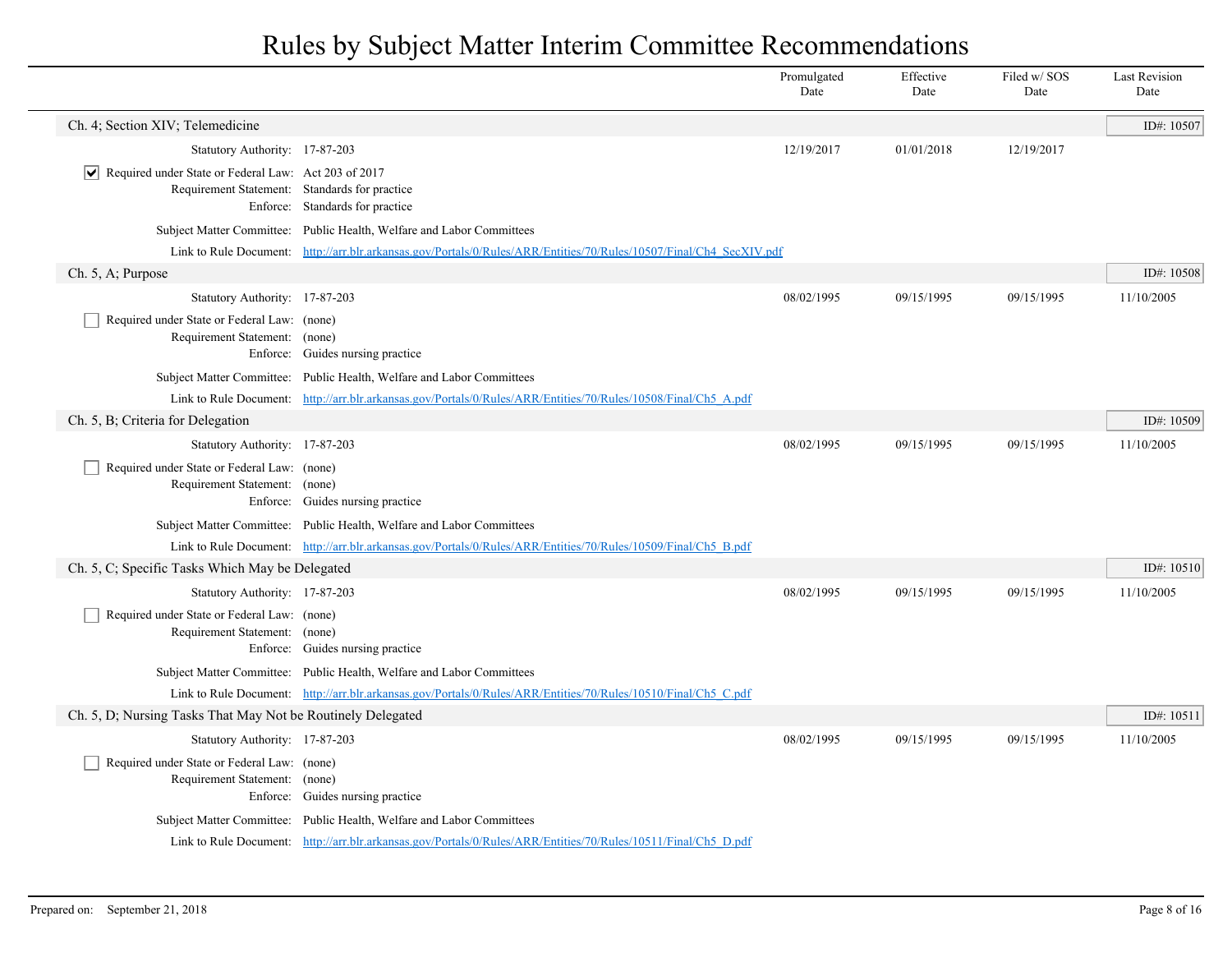|                                                                              |                                                                                                                   | Promulgated<br>Date | Effective<br>Date | Filed w/SOS<br>Date | <b>Last Revision</b><br>Date |
|------------------------------------------------------------------------------|-------------------------------------------------------------------------------------------------------------------|---------------------|-------------------|---------------------|------------------------------|
| Ch. 5, E; Nursing Tasks That Shall Not be Delegated                          |                                                                                                                   |                     |                   |                     | ID#: 10512                   |
| Statutory Authority: 17-87-203                                               |                                                                                                                   | 08/02/1995          | 09/15/1995        | 09/15/1995          | 12/01/2008                   |
| Required under State or Federal Law: (none)<br>Requirement Statement: (none) | Enforce: Guides nursing practice                                                                                  |                     |                   |                     |                              |
|                                                                              | Subject Matter Committee: Public Health, Welfare and Labor Committees                                             |                     |                   |                     |                              |
|                                                                              | Link to Rule Document: http://arr.blr.arkansas.gov/Portals/0/Rules/ARR/Entities/70/Rules/10512/Final/Ch5 E.pdf    |                     |                   |                     |                              |
| Ch. 5, F; Transference of Delegated Nursing Tasks                            |                                                                                                                   |                     |                   |                     | ID#: 10513                   |
| Statutory Authority: 17-87-203                                               |                                                                                                                   | 08/02/1995          | 09/15/1995        | 09/15/1995          | 11/10/2005                   |
| Required under State or Federal Law: (none)<br>Requirement Statement: (none) | Enforce: Guides nursing practice                                                                                  |                     |                   |                     |                              |
|                                                                              | Subject Matter Committee: Public Health, Welfare and Labor Committees                                             |                     |                   |                     |                              |
|                                                                              | Link to Rule Document: http://arr.blr.arkansas.gov/Portals/0/Rules/ARR/Entities/70/Rules/10513/Final/Ch5 F.pdf    |                     |                   |                     |                              |
| Ch. 5, G; Exclusions                                                         |                                                                                                                   |                     |                   |                     | ID#: 10514                   |
| Statutory Authority: 17-87-203                                               |                                                                                                                   | 08/02/1995          | 09/15/1995        | 09/15/1995          | 12/01/2008                   |
| $\boxed{\blacktriangledown}$ Required under State or Federal Law: 17-87-103  | Requirement Statement: Guides nursing practice<br>Enforce: Guides nursing practice                                |                     |                   |                     |                              |
|                                                                              | Subject Matter Committee: Public Health, Welfare and Labor Committees                                             |                     |                   |                     |                              |
|                                                                              | Link to Rule Document: http://arr.blr.arkansas.gov/Portals/0/Rules/ARR/Entities/70/Rules/10514/Final/Ch5 G.pdf    |                     |                   |                     |                              |
| Ch. 5, H; Consumer Directed Care                                             |                                                                                                                   |                     |                   |                     | ID#: 10515                   |
| Statutory Authority: 17-87-203                                               |                                                                                                                   | 10/18/2005          | 12/01/2005        | 10/18/2005          | 12/01/2008                   |
| $\boxed{\blacktriangledown}$ Required under State or Federal Law: 17-87-103  | Requirement Statement: guides nursing practice<br>Enforce: Guides nursing practice                                |                     |                   |                     |                              |
|                                                                              | Subject Matter Committee: Public Health, Welfare and Labor Committees                                             |                     |                   |                     |                              |
|                                                                              | Link to Rule Document: http://arr.blr.arkansas.gov/Portals/0/Rules/ARR/Entities/70/Rules/10515/Final/Ch5_H.pdf    |                     |                   |                     |                              |
| Ch. 6, Section I; Approval of Programs                                       |                                                                                                                   |                     |                   |                     | ID#: 10677                   |
| Statutory Authority: 17-87-203                                               |                                                                                                                   | 04/24/1972          | 04/24/1972        | 04/24/1972          | 01/01/2018                   |
| $ \mathbf{v} $ Required under State or Federal Law: 17-87-401                | Requirement Statement: Guides business operations<br>Enforce: Guidelines for nursing programs to operate          |                     |                   |                     |                              |
|                                                                              | Subject Matter Committee: Public Health, Welfare and Labor Committees                                             |                     |                   |                     |                              |
|                                                                              | Link to Rule Document: http://arr.blr.arkansas.gov/Portals/0/Rules/ARR/Entities/70/Rules/10677/Final/Ch6 SecI.pdf |                     |                   |                     |                              |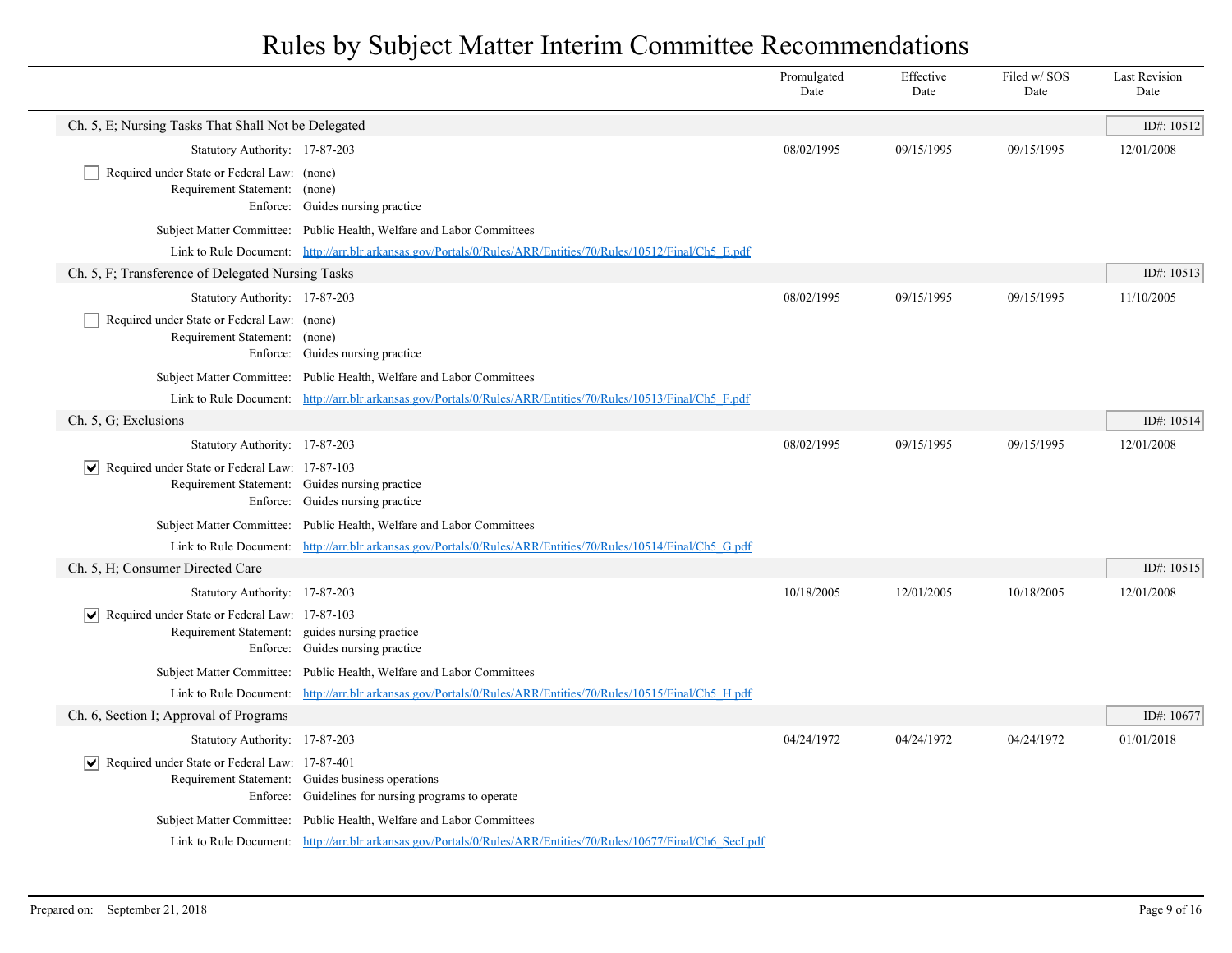|                                                                              |                                                                                                                     | Promulgated<br>Date | Effective<br>Date | Filed w/SOS<br>Date | <b>Last Revision</b><br>Date |
|------------------------------------------------------------------------------|---------------------------------------------------------------------------------------------------------------------|---------------------|-------------------|---------------------|------------------------------|
| Ch. 6, Section II; Program Requirements                                      |                                                                                                                     |                     |                   |                     | ID#: 10678                   |
| Statutory Authority: 17-87-203                                               |                                                                                                                     | 04/24/1972          | 04/24/1972        | 04/24/1972          | 01/01/2018                   |
| $ \vee $ Required under State or Federal Law: 17-87-401                      | Requirement Statement: Sets standards for nursing programs<br>Enforce: Sets standards for nursing programs          |                     |                   |                     |                              |
|                                                                              | Subject Matter Committee: Public Health, Welfare and Labor Committees                                               |                     |                   |                     |                              |
|                                                                              | Link to Rule Document: http://arr.blr.arkansas.gov/Portals/0/Rules/ARR/Entities/70/Rules/10678/Final/Ch6 SecILpdf   |                     |                   |                     |                              |
| Ch. 6, Section III; Reports, Licensure, Examination, Performance and Closure |                                                                                                                     |                     |                   |                     | ID#: 10679                   |
| Statutory Authority: 17-87-203                                               |                                                                                                                     | 04/24/1972          | 04/24/1972        | 04/24/1972          | 01/01/2018                   |
| $ \mathbf{v} $ Required under State or Federal Law: 17-87-401                | Requirement Statement: Guides business operations<br>Enforce: Guides business operations                            |                     |                   |                     |                              |
|                                                                              | Subject Matter Committee: Public Health, Welfare and Labor Committees                                               |                     |                   |                     |                              |
|                                                                              | Link to Rule Document: http://arr.blr.arkansas.gov/Portals/0/Rules/ARR/Entities/70/Rules/10679/Final/Ch6 SecIII.pdf |                     |                   |                     |                              |
| Ch. 7, Section I; Arkansas Administrative Procedures Act                     |                                                                                                                     |                     |                   |                     | ID#: 10680                   |
| Statutory Authority: 17-87-203                                               |                                                                                                                     | 09/26/1996          | 05/13/1997        | 05/21/1997          | 11/20/2008                   |
| $ \mathbf{v} $ Required under State or Federal Law: 17-87-203                | Requirement Statement: State law on procedures<br>Enforce: Sets business guidelines                                 |                     |                   |                     |                              |
|                                                                              | Subject Matter Committee: Public Health, Welfare and Labor Committees                                               |                     |                   |                     |                              |
|                                                                              | Link to Rule Document: http://arr.blr.arkansas.gov/Portals/0/Rules/ARR/Entities/70/Rules/10680/Final/Ch7 SecI.pdf   |                     |                   |                     |                              |
|                                                                              | Ch. 7, Section II; Procedure on Denial, Reprimand, Probation, Civil Penalties, Suspensions or Revocations           |                     |                   |                     | ID#: 10681                   |
| Statutory Authority: 17-87-203                                               |                                                                                                                     | 09/26/1996          | 05/13/1997        | 05/21/1997          | 11/20/2008                   |
| $ \mathbf{v} $ Required under State or Federal Law: 17-97-309                | Requirement Statement: Sets process for disciplinary actions<br>Enforce: Sets business guidelines                   |                     |                   |                     |                              |
|                                                                              | Subject Matter Committee: Public Health, Welfare and Labor Committees                                               |                     |                   |                     |                              |
|                                                                              | Link to Rule Document: http://arr.blr.arkansas.gov/Portals/0/Rules/ARR/Entities/70/Rules/10681/Final/Ch7 SecIL.pdf  |                     |                   |                     |                              |
| Ch. 7, Section III; Enforcement                                              |                                                                                                                     |                     |                   |                     | ID#: 10682                   |
| Statutory Authority: 17-87-203                                               |                                                                                                                     | 09/26/1996          | 05/13/1997        | 05/21/1997          | 11/20/2008                   |
| $ \mathbf{v} $ Required under State or Federal Law: 17-87-203                | Requirement Statement: Guides when to take action<br>Enforce: Sets business processes                               |                     |                   |                     |                              |
|                                                                              | Subject Matter Committee: Public Health, Welfare and Labor Committees                                               |                     |                   |                     |                              |
|                                                                              | Link to Rule Document: http://arr.blr.arkansas.gov/Portals/0/Rules/ARR/Entities/70/Rules/10682/Final/Ch7 SecIII.pdf |                     |                   |                     |                              |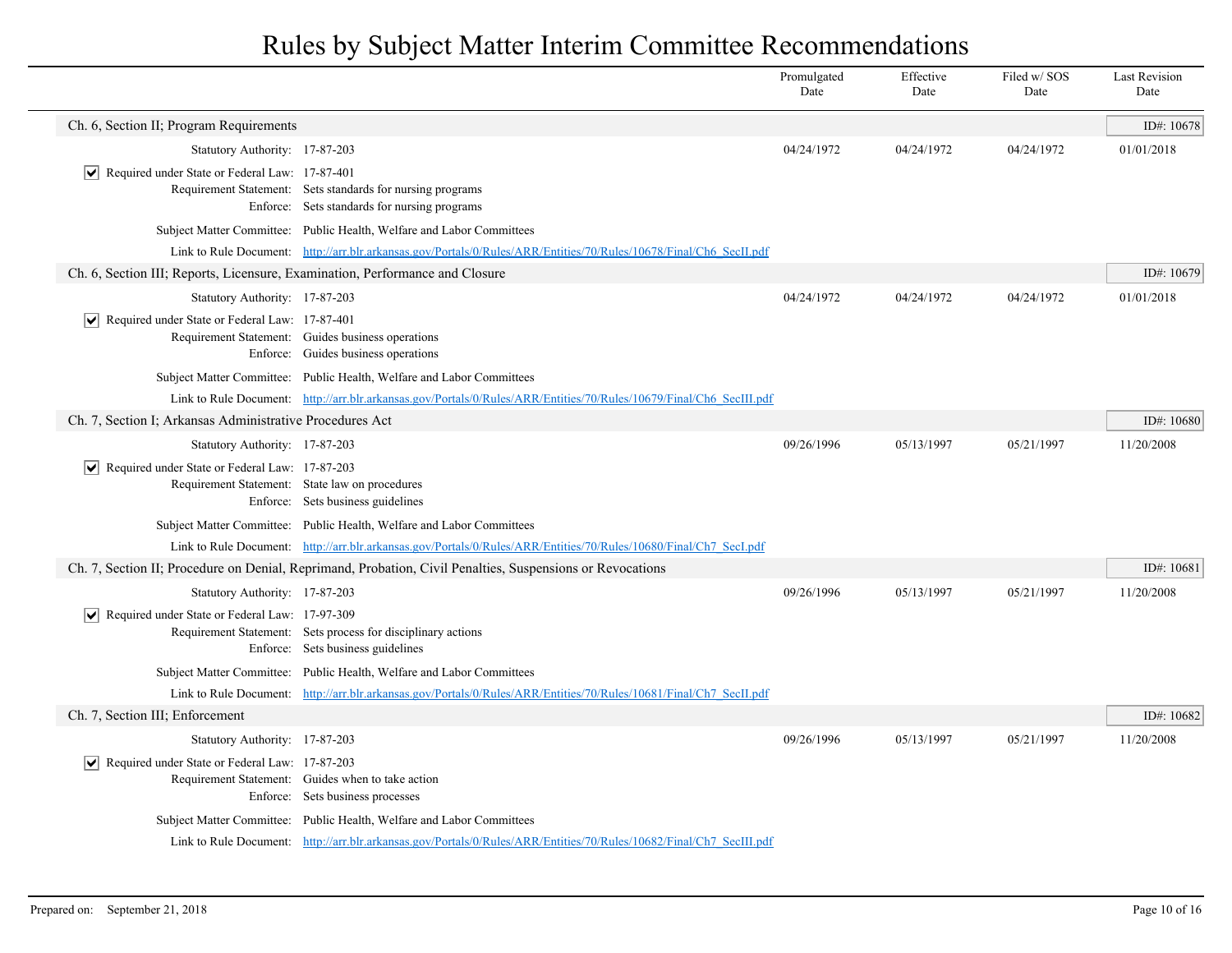|                                                                                                       |                                                                                                                     | Promulgated<br>Date | Effective<br>Date | Filed w/ SOS<br>Date | <b>Last Revision</b><br>Date |
|-------------------------------------------------------------------------------------------------------|---------------------------------------------------------------------------------------------------------------------|---------------------|-------------------|----------------------|------------------------------|
| Ch. 7, Section IV; Disciplinary Proceedings                                                           |                                                                                                                     |                     |                   |                      | ID#: 10683                   |
| Statutory Authority: 17-87-203                                                                        |                                                                                                                     | 12/20/1992          | 01/10/1993        | 12/21/1992           | 01/01/2018                   |
| $ \mathbf{v} $ Required under State or Federal Law: 17-87-309                                         | Requirement Statement: Defines types of disciplinary actions<br>Enforce: Defines types of disciplinary actions      |                     |                   |                      |                              |
|                                                                                                       | Subject Matter Committee: Public Health, Welfare and Labor Committees                                               |                     |                   |                      |                              |
|                                                                                                       | Link to Rule Document: http://arr.blr.arkansas.gov/Portals/0/Rules/ARR/Entities/70/Rules/10683/Final/Ch7 SecIV.pdf  |                     |                   |                      |                              |
| Ch. 8, Section I; Definition of Terms                                                                 |                                                                                                                     |                     |                   |                      | ID#: 10697                   |
| Statutory Authority: 17-87-203                                                                        |                                                                                                                     | 09/13/2006          | 01/01/2007        | 10/13/2006           | 08/01/2007                   |
| $ \mathbf{v} $ Required under State or Federal Law: 17-87-701<br>Requirement Statement: Defines terms | Enforce: Guides business practice                                                                                   |                     |                   |                      |                              |
|                                                                                                       | Subject Matter Committee: Public Health, Welfare and Labor Committees                                               |                     |                   |                      |                              |
|                                                                                                       | Link to Rule Document: http://arr.blr.arkansas.gov/Portals/0/Rules/ARR/Entities/70/Rules/10697/Final/Ch8 Sec1.pdf   |                     |                   |                      |                              |
| Ch. 8, Section II; Qualifications                                                                     |                                                                                                                     |                     |                   |                      | ID#: 10698                   |
| Statutory Authority: 17-87-203                                                                        |                                                                                                                     | 09/13/2006          | 01/01/2007        | 10/13/2006           | 08/01/2007                   |
| Required under State or Federal Law: 17-87-704<br>Requirement Statement: Defines qualifications       | Enforce: Sets business practice                                                                                     |                     |                   |                      |                              |
|                                                                                                       | Subject Matter Committee: Public Health, Welfare and Labor Committees                                               |                     |                   |                      |                              |
|                                                                                                       | Link to Rule Document: http://arr.blr.arkansas.gov/Portals/0/Rules/ARR/Entities/70/Rules/10698/Final/Ch8 SecIL.pdf  |                     |                   |                      |                              |
| Ch. 8, Section III; Examinations                                                                      |                                                                                                                     |                     |                   |                      | ID#: 10699                   |
| Statutory Authority: 17-87-203                                                                        |                                                                                                                     | 09/13/2006          | 01/01/2007        | 10/13/2006           |                              |
| $ \mathbf{v} $ Required under State or Federal Law: 17-87-701                                         | Requirement Statement: Sets examination standards<br>Enforce: Defines standards for examination                     |                     |                   |                      |                              |
|                                                                                                       | Subject Matter Committee: Public Health, Welfare and Labor Committees                                               |                     |                   |                      |                              |
|                                                                                                       | Link to Rule Document: http://arr.blr.arkansas.gov/Portals/0/Rules/ARR/Entities/70/Rules/10699/Final/Ch8 SecIII.pdf |                     |                   |                      |                              |
| Ch. 8, Section IV; MA-C Identification                                                                |                                                                                                                     |                     |                   |                      | ID#: 10700                   |
| Statutory Authority: 17-87-203                                                                        |                                                                                                                     | 09/13/2006          | 01/01/2007        | 10/13/2006           |                              |
| Required under State or Federal Law: (none)<br>Requirement Statement: (none)                          | Enforce: Sets business practice                                                                                     |                     |                   |                      |                              |
|                                                                                                       | Subject Matter Committee: Public Health, Welfare and Labor Committees                                               |                     |                   |                      |                              |
|                                                                                                       | Link to Rule Document: http://arr.blr.arkansas.gov/Portals/0/Rules/ARR/Entities/70/Rules/10700/Final/Ch8 SecIV.pdf  |                     |                   |                      |                              |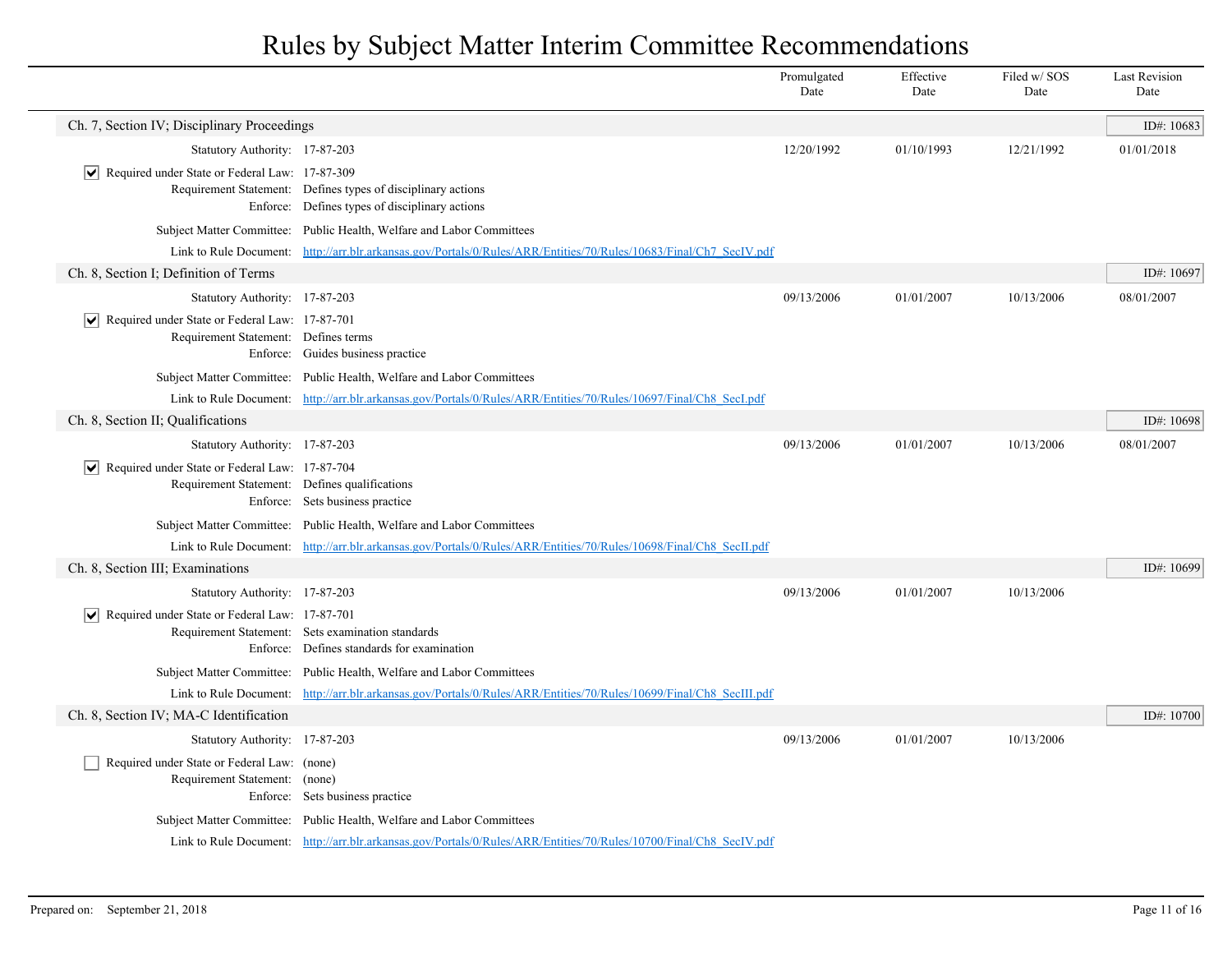|                                                                                                                |                                                                                                                      | Promulgated<br>Date | Effective<br>Date | Filed w/SOS<br>Date | <b>Last Revision</b><br>Date |
|----------------------------------------------------------------------------------------------------------------|----------------------------------------------------------------------------------------------------------------------|---------------------|-------------------|---------------------|------------------------------|
| Ch. 8, Section IX; Certification/Verification to Another Jurisdiction                                          |                                                                                                                      |                     |                   |                     | ID#: 10705                   |
| Statutory Authority: 17-87-203                                                                                 |                                                                                                                      | 09/13/2006          | 01/01/2007        | 10/13/2006          |                              |
| Required under State or Federal Law: (none)<br>Requirement Statement: (none)                                   | Enforce: Defines business practice                                                                                   |                     |                   |                     |                              |
|                                                                                                                | Subject Matter Committee: Public Health, Welfare and Labor Committees                                                |                     |                   |                     |                              |
|                                                                                                                | Link to Rule Document: http://arr.blr.arkansas.gov/Portals/0/Rules/ARR/Entities/70/Rules/10705/Final/Ch8 SecIX.pdf   |                     |                   |                     |                              |
| Ch. 8, Section V; Scope of Work                                                                                |                                                                                                                      |                     |                   |                     | ID#: 10701                   |
| Statutory Authority: 17-87-203                                                                                 |                                                                                                                      | 09/13/2006          | 01/01/2007        | 10/13/2006          |                              |
| Required under State or Federal Law: 17-87-705<br>∣V∣<br>Requirement Statement: Defines practice               | Enforce: Basis for practice                                                                                          |                     |                   |                     |                              |
|                                                                                                                | Subject Matter Committee: Public Health, Welfare and Labor Committees                                                |                     |                   |                     |                              |
|                                                                                                                | Link to Rule Document: http://arr.blr.arkansas.gov/Portals/0/Rules/ARR/Entities/70/Rules/10701/Final/Ch8 SecV.pdf    |                     |                   |                     |                              |
| Ch. 8, Section VI; Supervision                                                                                 |                                                                                                                      |                     |                   |                     | ID#: 10702                   |
| Statutory Authority: 17-87-203                                                                                 |                                                                                                                      | 09/13/2006          | 01/01/2007        | 10/13/2006          |                              |
| $ \overline{\smile} $ Required under State or Federal Law: 17-87-705<br>Requirement Statement: Guides practice | Enforce: Guides practice                                                                                             |                     |                   |                     |                              |
|                                                                                                                | Subject Matter Committee: Public Health, Welfare and Labor Committees                                                |                     |                   |                     |                              |
|                                                                                                                | Link to Rule Document: http://arr.blr.arkansas.gov/Portals/0/Rules/ARR/Entities/70/Rules/10702/Final/Ch8 SecVLpdf    |                     |                   |                     |                              |
| Ch. 8, Section VII; Nursing Homes Utilizing MA-C                                                               |                                                                                                                      |                     |                   |                     | ID#: 10703                   |
| Statutory Authority: 17-87-203                                                                                 |                                                                                                                      | 09/13/2006          | 01/01/2007        | 10/13/2006          |                              |
| $ \mathbf{v} $ Required under State or Federal Law: 17-87-701                                                  | Requirement Statement: defines practice settings<br>Enforce: Defines practice settings                               |                     |                   |                     |                              |
|                                                                                                                | Subject Matter Committee: Public Health, Welfare and Labor Committees                                                |                     |                   |                     |                              |
|                                                                                                                | Link to Rule Document: http://arr.blr.arkansas.gov/Portals/0/Rules/ARR/Entities/70/Rules/10703/Final/Ch8 SecVII.pdf  |                     |                   |                     |                              |
| Ch. 8, Section VIII; Duplicate Certificate                                                                     |                                                                                                                      |                     |                   |                     | ID#: 10704                   |
| Statutory Authority: 17-87-203                                                                                 |                                                                                                                      | 09/13/2006          | 01/01/2007        | 10/13/2006          | 08/01/2007                   |
| Required under State or Federal Law: (none)<br>Requirement Statement: (none)                                   | Enforce: Guides business practice                                                                                    |                     |                   |                     |                              |
|                                                                                                                | Subject Matter Committee: Public Health, Welfare and Labor Committees                                                |                     |                   |                     |                              |
|                                                                                                                | Link to Rule Document: http://arr.blr.arkansas.gov/Portals/0/Rules/ARR/Entities/70/Rules/10704/Final/Ch8 SecVIII.pdf |                     |                   |                     |                              |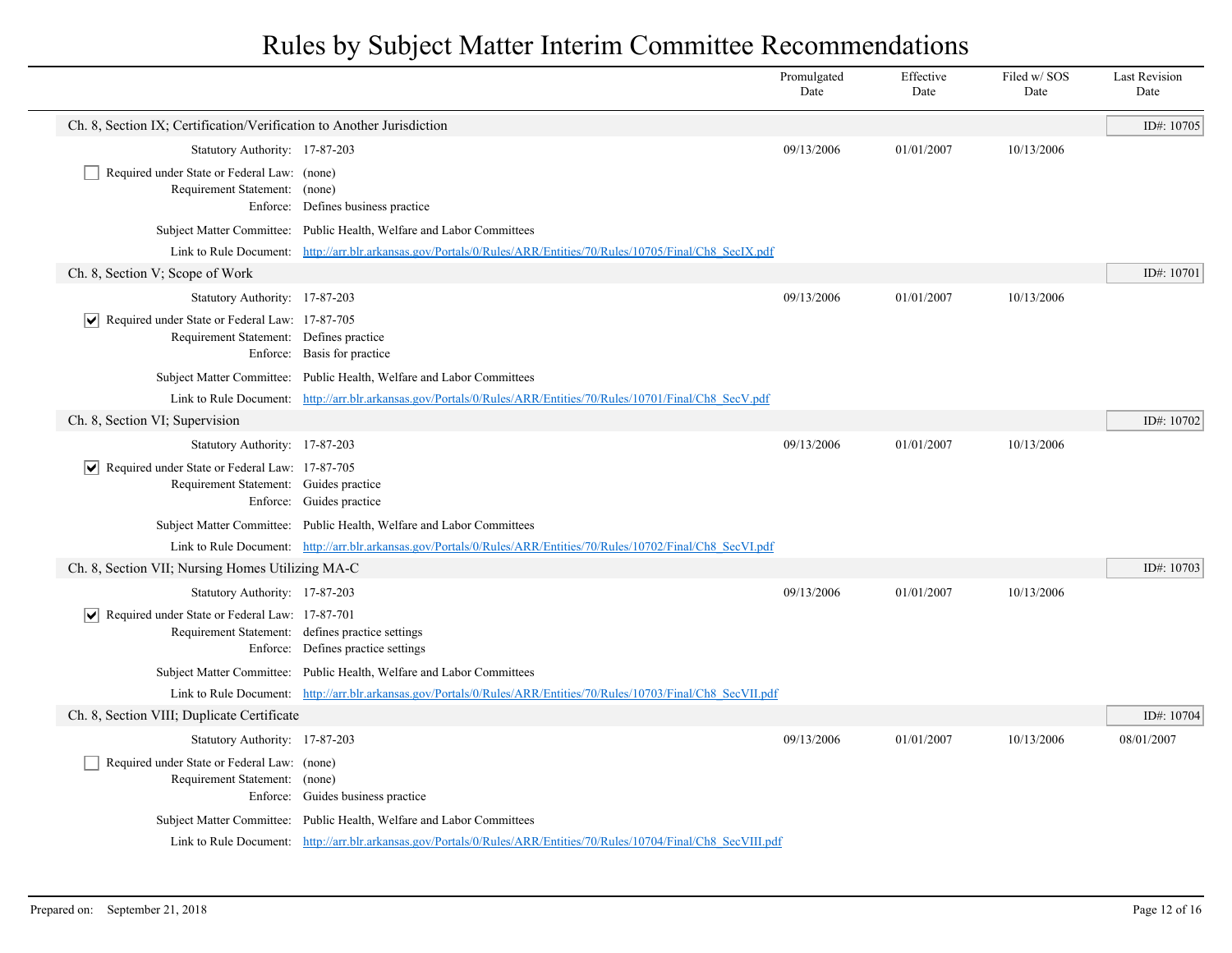|                                                                              |                                                                                                                      | Promulgated<br>Date | Effective<br>Date | Filed w/ SOS<br>Date | <b>Last Revision</b><br>Date |
|------------------------------------------------------------------------------|----------------------------------------------------------------------------------------------------------------------|---------------------|-------------------|----------------------|------------------------------|
| Ch. 8, Section X; Name or Address Change                                     |                                                                                                                      |                     |                   |                      | ID#: 10706                   |
| Statutory Authority: 17-87-203                                               |                                                                                                                      | 09/13/2006          | 01/01/2007        | 10/13/2006           |                              |
| Required under State or Federal Law: (none)<br>Requirement Statement: (none) | Enforce: Defines business practice                                                                                   |                     |                   |                      |                              |
|                                                                              | Subject Matter Committee: Public Health, Welfare and Labor Committees                                                |                     |                   |                      |                              |
|                                                                              | Link to Rule Document: http://arr.blr.arkansas.gov/Portals/0/Rules/ARR/Entities/70/Rules/10706/Final/Ch8 SecX.pdf    |                     |                   |                      |                              |
| Ch. 8, Section XII; Continuing Education                                     |                                                                                                                      |                     |                   |                      | ID#: 10708                   |
| Statutory Authority: 17-87-203                                               |                                                                                                                      | 09/13/2006          | 01/01/2007        | 10/13/2006           |                              |
| $\triangleright$ Required under State or Federal Law: 17-87-706              | Requirement Statement: Guides business process<br>Enforce: Guides business process                                   |                     |                   |                      |                              |
|                                                                              | Subject Matter Committee: Public Health, Welfare and Labor Committees                                                |                     |                   |                      |                              |
|                                                                              | Link to Rule Document: http://arr.blr.arkansas.gov/Portals/0/Rules/ARR/Entities/70/Rules/10708/Final/Ch8 SecXII.pdf  |                     |                   |                      |                              |
| Ch. 8, Section XIII; Endorsement                                             |                                                                                                                      |                     |                   |                      | ID#: 10709                   |
| Statutory Authority: 17-87-203                                               |                                                                                                                      | 09/13/2006          | 01/01/2007        | 10/13/2006           |                              |
| $\boxed{\blacktriangledown}$ Required under State or Federal Law: 17-87-704  | Requirement Statement: Guides business process<br>Enforce: Guides business process                                   |                     |                   |                      |                              |
|                                                                              | Subject Matter Committee: Public Health, Welfare and Labor Committees                                                |                     |                   |                      |                              |
|                                                                              | Link to Rule Document: http://arr.blr.arkansas.gov/Portals/0/Rules/ARR/Entities/70/Rules/10709/Final/Ch8 SecXIII.pdf |                     |                   |                      |                              |
| Ch. 8, Section XIV; Standards for Training Programs                          |                                                                                                                      |                     |                   |                      | ID#: 10710                   |
| Statutory Authority: 17-87-203                                               |                                                                                                                      | 09/13/2006          | 01/01/2007        | 10/13/2006           |                              |
| Required under State or Federal Law: (none)<br>Requirement Statement: (none) | Enforce: Sets standards for education                                                                                |                     |                   |                      |                              |
|                                                                              | Subject Matter Committee: Public Health, Welfare and Labor Committees                                                |                     |                   |                      |                              |
|                                                                              | Link to Rule Document: http://arr.blr.arkansas.gov/Portals/0/Rules/ARR/Entities/70/Rules/10710/Final/Ch8 SecXIV.pdf  |                     |                   |                      |                              |
| Ch. 8, Section XV; Discipline                                                |                                                                                                                      |                     |                   |                      | ID#: 10711                   |
| Statutory Authority: 17-87-203                                               |                                                                                                                      | 09/13/2006          | 01/01/2007        | 10/13/2006           |                              |
| $ \mathbf{v} $ Required under State or Federal Law: 17-87-707                | Requirement Statement: Standards for disciplinary actions<br>Enforce: Standards for disciplinary actions             |                     |                   |                      |                              |
|                                                                              | Subject Matter Committee: Public Health, Welfare and Labor Committees                                                |                     |                   |                      |                              |
|                                                                              | Link to Rule Document: http://arr.blr.arkansas.gov/Portals/0/Rules/ARR/Entities/70/Rules/10711/Final/Ch8 SecXV.pdf   |                     |                   |                      |                              |
|                                                                              |                                                                                                                      |                     |                   |                      |                              |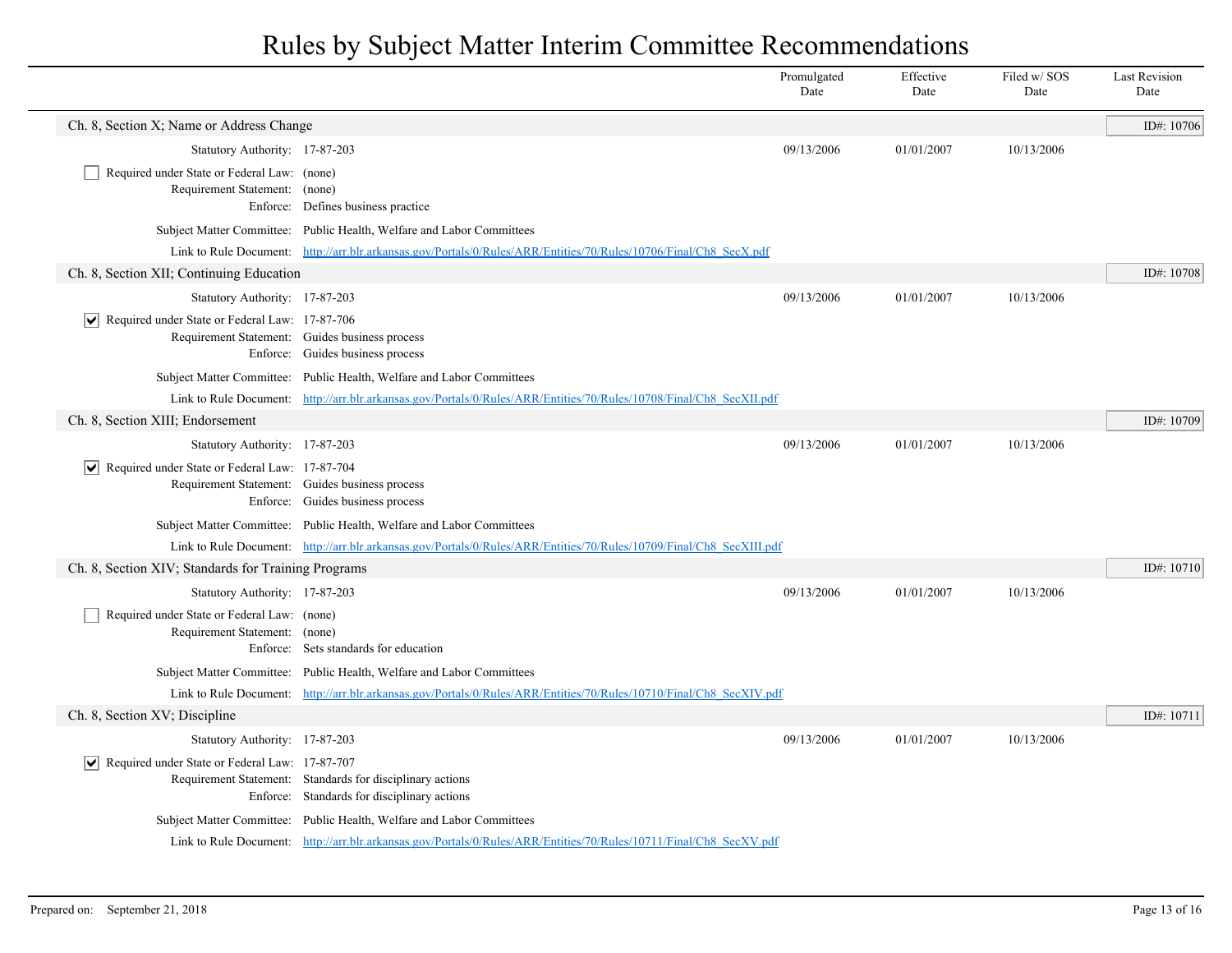|                                                                                                                        |                                                                                                                     | Promulgated<br>Date | Effective<br>Date | Filed w/SOS<br>Date | <b>Last Revision</b><br>Date |
|------------------------------------------------------------------------------------------------------------------------|---------------------------------------------------------------------------------------------------------------------|---------------------|-------------------|---------------------|------------------------------|
| Ch. 8, Section XVI; Advisory Committee                                                                                 |                                                                                                                     |                     |                   |                     | ID#: 10712                   |
| Statutory Authority: 17-87-203                                                                                         |                                                                                                                     | 09/13/2006          | 01/01/2007        | 10/13/2006          | 08/01/2007                   |
| Required under State or Federal Law: 17-87-710<br>$ \bm{\mathsf{v}} $<br>Requirement Statement: Sets business practice | Enforce: Sets business practice                                                                                     |                     |                   |                     |                              |
|                                                                                                                        | Subject Matter Committee: Public Health, Welfare and Labor Committees                                               |                     |                   |                     |                              |
|                                                                                                                        | Link to Rule Document: http://arr.blr.arkansas.gov/Portals/0/Rules/ARR/Entities/70/Rules/10712/Final/Ch8 SecXVI.pdf |                     |                   |                     |                              |
| Ch. 8; Section XI; Renewals                                                                                            |                                                                                                                     |                     |                   |                     | ID#: 10707                   |
| Statutory Authority: 17-87-203                                                                                         |                                                                                                                     | 09/13/2006          | 08/01/2007        | 10/13/2006          |                              |
| Required under State or Federal Law: 17-87-706                                                                         | Requirement Statement: Guides business process<br>Enforce: Guides business process                                  |                     |                   |                     |                              |
|                                                                                                                        | Subject Matter Committee: Public Health, Welfare and Labor Committees                                               |                     |                   |                     |                              |
|                                                                                                                        | Link to Rule Document: http://arr.blr.arkansas.gov/Portals/0/Rules/ARR/Entities/70/Rules/10707/Final/Ch8 SecXLpdf   |                     |                   |                     |                              |
| Ch. 9, Section I; Purpose and Authority                                                                                |                                                                                                                     |                     |                   |                     | ID#: 10713                   |
| Statutory Authority: 17-87-203                                                                                         |                                                                                                                     | 12/15/2011          | 01/15/2012        | 12/15/2011          | 07/01/2016                   |
| $ \mathbf{v} $ Required under State or Federal Law: 17-87-103                                                          | Requirement Statement: Provides business guidelines<br>Enforce: Provides business guidelines                        |                     |                   |                     |                              |
|                                                                                                                        | Subject Matter Committee: Public Health, Welfare and Labor Committees                                               |                     |                   |                     |                              |
|                                                                                                                        | Link to Rule Document: http://arr.blr.arkansas.gov/Portals/0/Rules/ARR/Entities/70/Rules/10713/Final/Ch9 SecI.pdf   |                     |                   |                     |                              |
| Ch. 9, Section II; Definition of Terms                                                                                 |                                                                                                                     |                     |                   |                     | ID#: 10716                   |
| Statutory Authority: 17-87-203                                                                                         |                                                                                                                     | 12/15/2011          | 01/15/2012        | 12/15/2011          | 07/01/2016                   |
| $\triangleright$ Required under State or Federal Law: 17-87-103                                                        | Requirement Statement: General business practice<br>Enforce: General business practice                              |                     |                   |                     |                              |
|                                                                                                                        | Subject Matter Committee: Public Health, Welfare and Labor Committees                                               |                     |                   |                     |                              |
|                                                                                                                        | Link to Rule Document: http://arr.blr.arkansas.gov/Portals/0/Rules/ARR/Entities/70/Rules/10716/Final/Ch9 SecIL.pdf  |                     |                   |                     |                              |
| Ch. 9, Section III; General Requirements                                                                               |                                                                                                                     |                     |                   |                     | ID#: 10717                   |
| Statutory Authority: 17-87-203                                                                                         |                                                                                                                     | 12/15/2011          | 01/15/2012        | 12/15/2011          | 07/01/2016                   |
| Required under State or Federal Law: 17-87-103<br>Requirement Statement: Sets standards                                | Enforce: Sets standards                                                                                             |                     |                   |                     |                              |
|                                                                                                                        | Subject Matter Committee: Public Health, Welfare and Labor Committees                                               |                     |                   |                     |                              |
|                                                                                                                        | Link to Rule Document: http://arr.blr.arkansas.gov/Portals/0/Rules/ARR/Entities/70/Rules/10717/Final/Ch9 SecIII.pdf |                     |                   |                     |                              |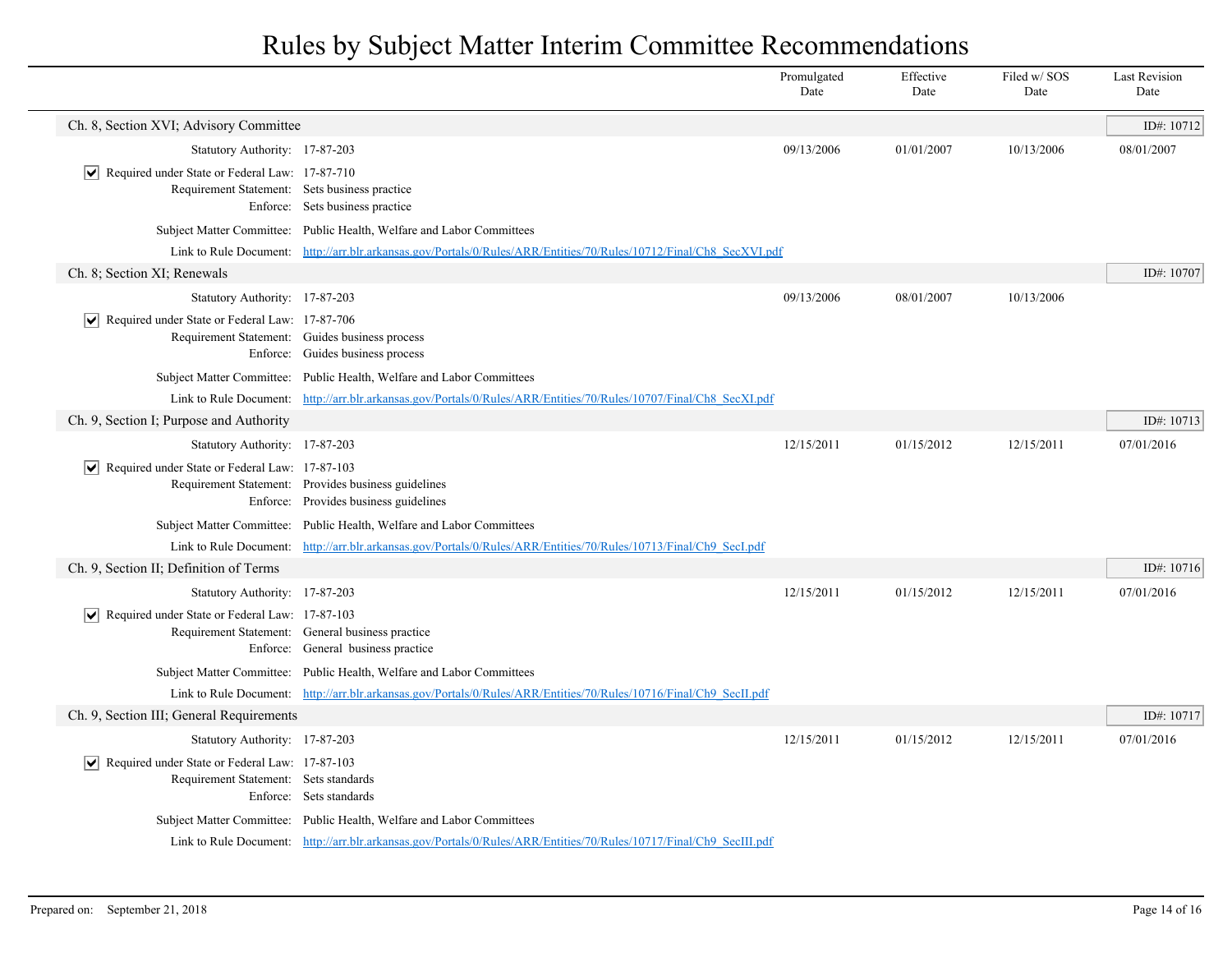|                                                                                                               |                                                                                                                    | Promulgated<br>Date | Effective<br>Date | Filed w/SOS<br>Date | <b>Last Revision</b><br>Date |
|---------------------------------------------------------------------------------------------------------------|--------------------------------------------------------------------------------------------------------------------|---------------------|-------------------|---------------------|------------------------------|
| Ch. 9, Section IV; Protection from Liability                                                                  |                                                                                                                    |                     |                   |                     | ID#: 10718                   |
| Statutory Authority: 17-87-203                                                                                |                                                                                                                    | 12/15/2011          | 01/15/2012        | 12/15/2011          | 07/01/2016                   |
| $ \mathbf{v} $ Required under State or Federal Law: 17-87-103<br>Requirement Statement: Legal guidelines      | Enforce: Legal guidelines                                                                                          |                     |                   |                     |                              |
|                                                                                                               | Subject Matter Committee: Public Health, Welfare and Labor Committees                                              |                     |                   |                     |                              |
|                                                                                                               | Link to Rule Document: http://arr.blr.arkansas.gov/Portals/0/Rules/ARR/Entities/70/Rules/10718/Final/Ch9_SecIV.pdf |                     |                   |                     |                              |
| Ch. 9, Section V; Training of Volunteers                                                                      |                                                                                                                    |                     |                   |                     | ID#: 10719                   |
| Statutory Authority: 17-87-203                                                                                |                                                                                                                    | 12/15/2011          | 01/15/2012        | 12/15/2011          | 07/01/2016                   |
| $ \mathbf{v} $ Required under State or Federal Law: 17-87-103<br>Requirement Statement: Business guidelines   | Enforce: Business guidelines                                                                                       |                     |                   |                     |                              |
|                                                                                                               | Subject Matter Committee: Public Health, Welfare and Labor Committees                                              |                     |                   |                     |                              |
|                                                                                                               | Link to Rule Document: http://arr.blr.arkansas.gov/Portals/0/Rules/ARR/Entities/70/Rules/10719/Final/Ch9_SecV.pdf  |                     |                   |                     |                              |
| Ch. 9, Section VI; Records                                                                                    |                                                                                                                    |                     |                   |                     | ID#: 10720                   |
| Statutory Authority: 17-87-203                                                                                |                                                                                                                    | 12/15/2011          | 01/15/2012        | 12/15/2011          | 07/01/2016                   |
| Required under State or Federal Law: 17-87-103<br>Requirement Statement: Business guidelines                  | Enforce: Business guidelines                                                                                       |                     |                   |                     |                              |
|                                                                                                               | Subject Matter Committee: Public Health, Welfare and Labor Committees                                              |                     |                   |                     |                              |
|                                                                                                               | Link to Rule Document: http://arr.blr.arkansas.gov/Portals/0/Rules/ARR/Entities/70/Rules/10720/Final/Ch9 SecVLpdf  |                     |                   |                     |                              |
| Ch. 10, Section I: Qualifications for Admission                                                               |                                                                                                                    |                     |                   |                     | ID#: 10714                   |
| Statutory Authority: 17-87-801                                                                                |                                                                                                                    | 12/19/2017          | 01/01/2018        | 12/19/2017          |                              |
| $\triangledown$ Required under State or Federal Law: 17-87-801<br>Requirement Statement: Defines participants | Enforce: Defines participants                                                                                      |                     |                   |                     |                              |
| <b>Subject Matter Committee:</b>                                                                              | Public Health, Welfare and Labor Committees                                                                        |                     |                   |                     |                              |
| Link to Rule Document:                                                                                        | http://arr.blr.arkansas.gov/Portals/0/Rules/ARR/Entities/70/Rules/10714/Final/Ch10 SecI.pdf                        |                     |                   |                     |                              |
| Ch. 10, Section II; Denial to Program                                                                         |                                                                                                                    |                     |                   |                     | ID#: 10721                   |
| Statutory Authority: 17-87-801 et. seq                                                                        |                                                                                                                    | 12/19/2017          | 01/01/2018        | 12/19/2017          |                              |
| Required under State or Federal Law: 17-87-806<br>$ \bm{\mathsf{v}} $                                         | Requirement Statement: Identification of participants<br>Enforce: Guides business practice                         |                     |                   |                     |                              |
|                                                                                                               | Subject Matter Committee: Public Health, Welfare and Labor Committees                                              |                     |                   |                     |                              |
|                                                                                                               | Link to Rule Document: http://arr.blr.arkansas.gov/Portals/0/Rules/ARR/Entities/70/Rules/10721/Final/Ch10 SecILpdf |                     |                   |                     |                              |